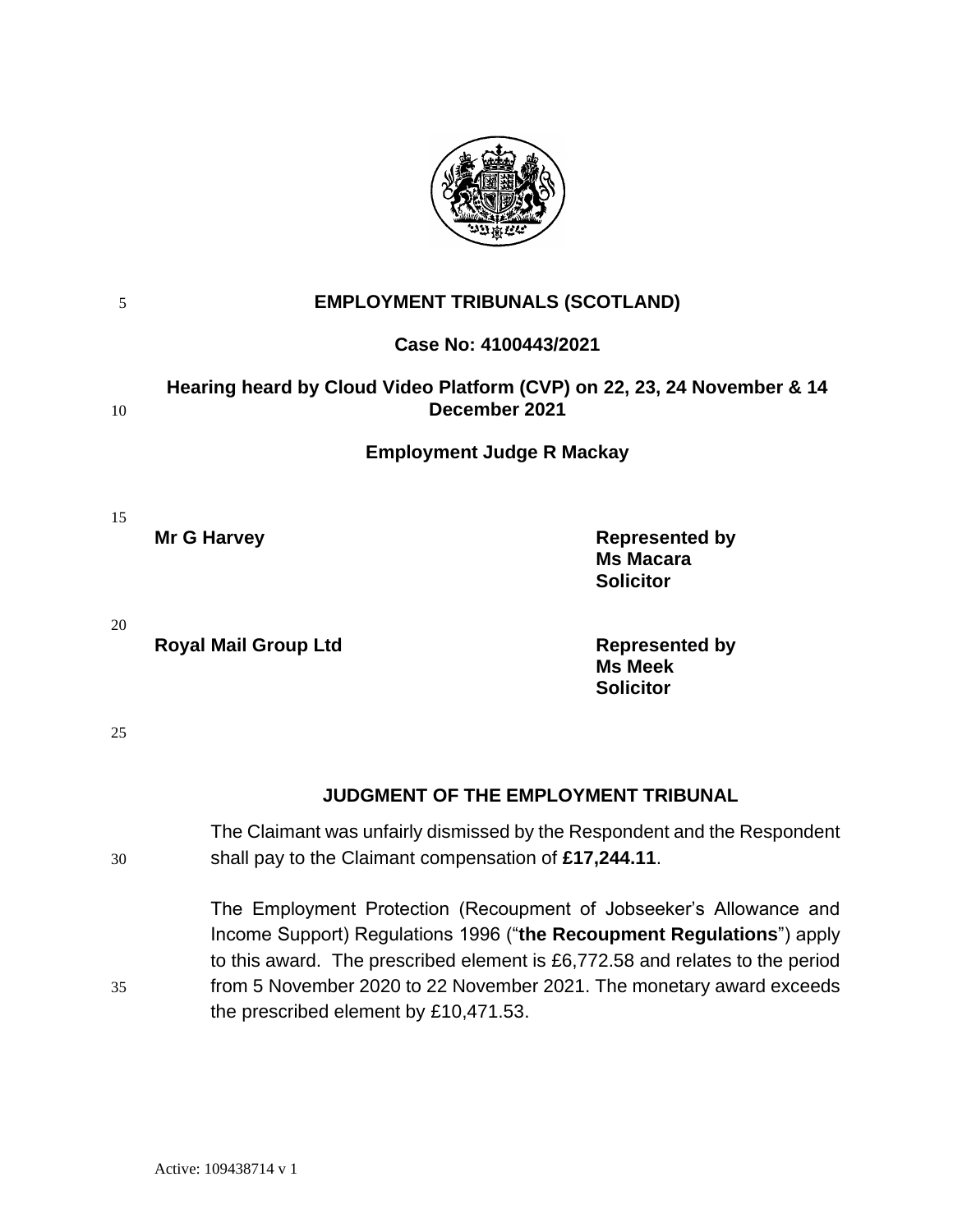### **REASONS**

# **Background**

- 1 This is a claim for unfair dismissal. The Respondent's position was that the dismissal was fair by reason of conduct. Although the Claimant initially 5 sought reinstatement, he confirmed at the commencement of the hearing that he wished to claim compensation only.
	- 2 The parties produced a joint bundle of documents. For the Respondent, evidence was heard from Mr J Cree, Mr Christopher Barclay and Mr Simon Walker. The Claimant gave evidence on his own behalf.

## 10 **Observations on Evidence**

- 3 The Tribunal found the Claimant to be a credible and reliable witness. He gave his evidence in a candid manner, making concessions where appropriate. He expressed deep and genuine regret for the position in which he found himself.
- 15 4 In a number of key respects, the witnesses for the Respondent were less credible and reliable. Some of the areas where this was most apparent are set out in the *Findings in Fact* section which follows.

## **Findings in Fact**

- 5 The activities of the Respondent are well known. The Claimant was 20 employed as an Operational Postal Grade ("**OPG**"). The function of an OPG is to deliver mail to customers in a designated area. The Claimant was based at the Respondent's Prestonpans office. The route latterly operated by him was predominantly rural. He had over 25 years service with the Respondent at the time of his dismissal.
- 25 6 Prior to the disciplinary process which led to his dismissal, the Claimant had not been the subject of any disciplinary proceedings.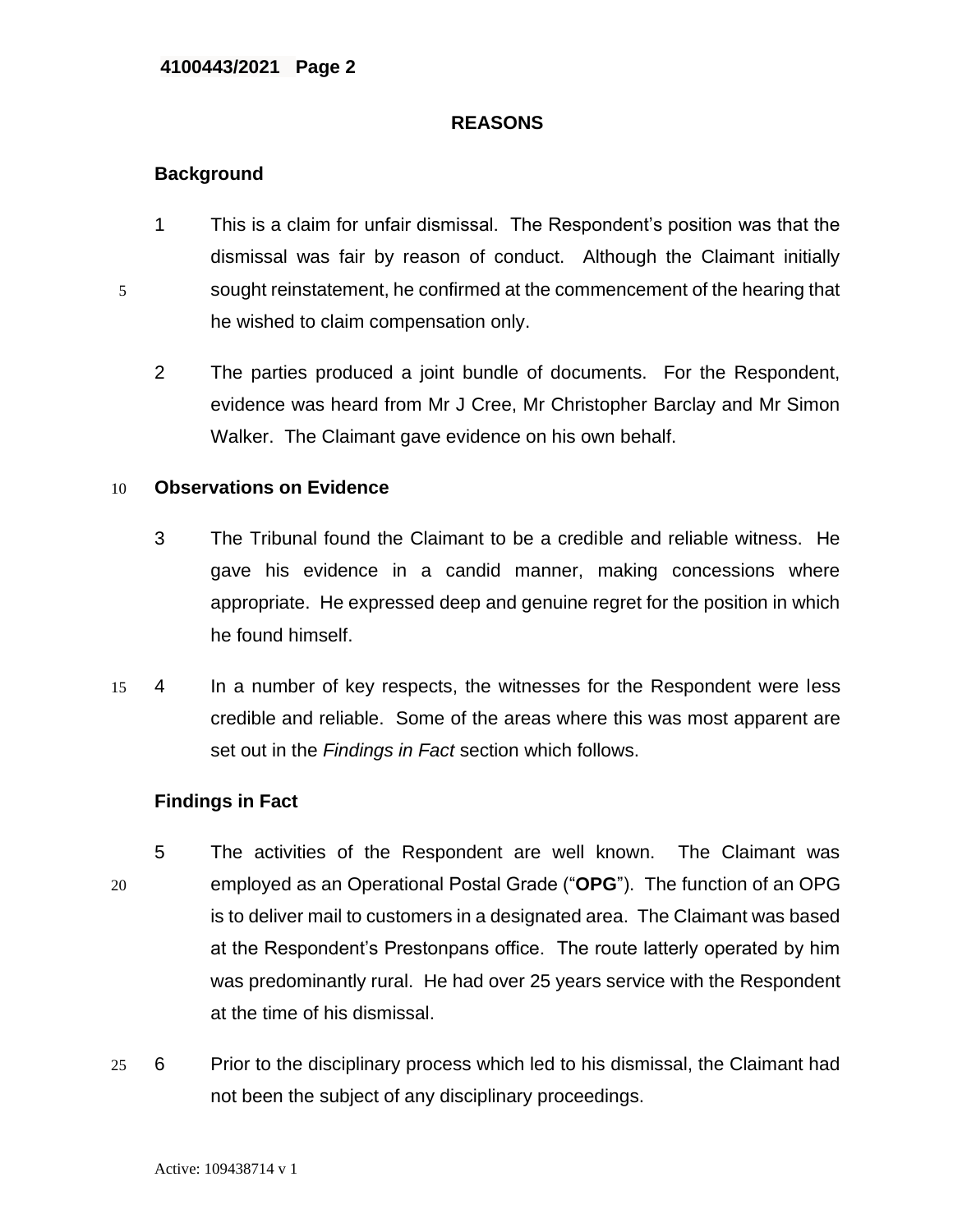- 7 The Claimant latterly reported to Mr Jordan Cree, the Delivery Office Manager for the Prestonpans office.
- 8 On Friday 2 October 2020, Mr Cree was on leave. Another manager, Mr Chris Hanratty, was deputising for him. A customer visited the office to make 5 a complaint about the Claimant. The complaint was that the Claimant had removed a piece of chewing gum from his mouth and placed it on a gate lantern at the property. The incident was captured on CCTV footage which was e-mailed to Mr Hanratty along with a photograph and a written version of the complaint. The customer's email described the conduct as *"disgusting*". 10 He indicated that he (and his wife) did not wish to make a huge fuss about it.
- 9 On his return to work the following Monday, 5 October 2020, Mr Cree asked the Claimant to have a word in his office. Prior to doing so, he reviewed the CCTV footage. The footage was not presented to the Tribunal but parties were in agreement that it showed the Claimant removing a piece of chewing 15 gum from his mouth and placing it on the lamp as alleged. It also showed the Claimant driving his vehicle without attaching a seatbelt and revealed items of mail on the front passenger seat.
- 10 Mr Cree gave evidence that he conducted the meeting in accordance with the "*informal discussion*" provisions of the Respondent's conduct policy which is 20 agreed between the Respondent and their recognised trade unions. The relevant section of the policy reads as follows:

## *"Informal Resolution*

*Informal resolution can help to resolve many minor conduct or behaviour issues before they become more serious. The right word, at the right time*  25 *and in the right way, may be all that is needed to resolve the situation. Sometimes the employee may not be aware that their conduct or behaviour is unsatisfactory. Where the right word at the right time has not resulted in an improvement in conduct or behaviour, the manager can arrange to meet with the employee for an informal discussion. The purpose of an informal*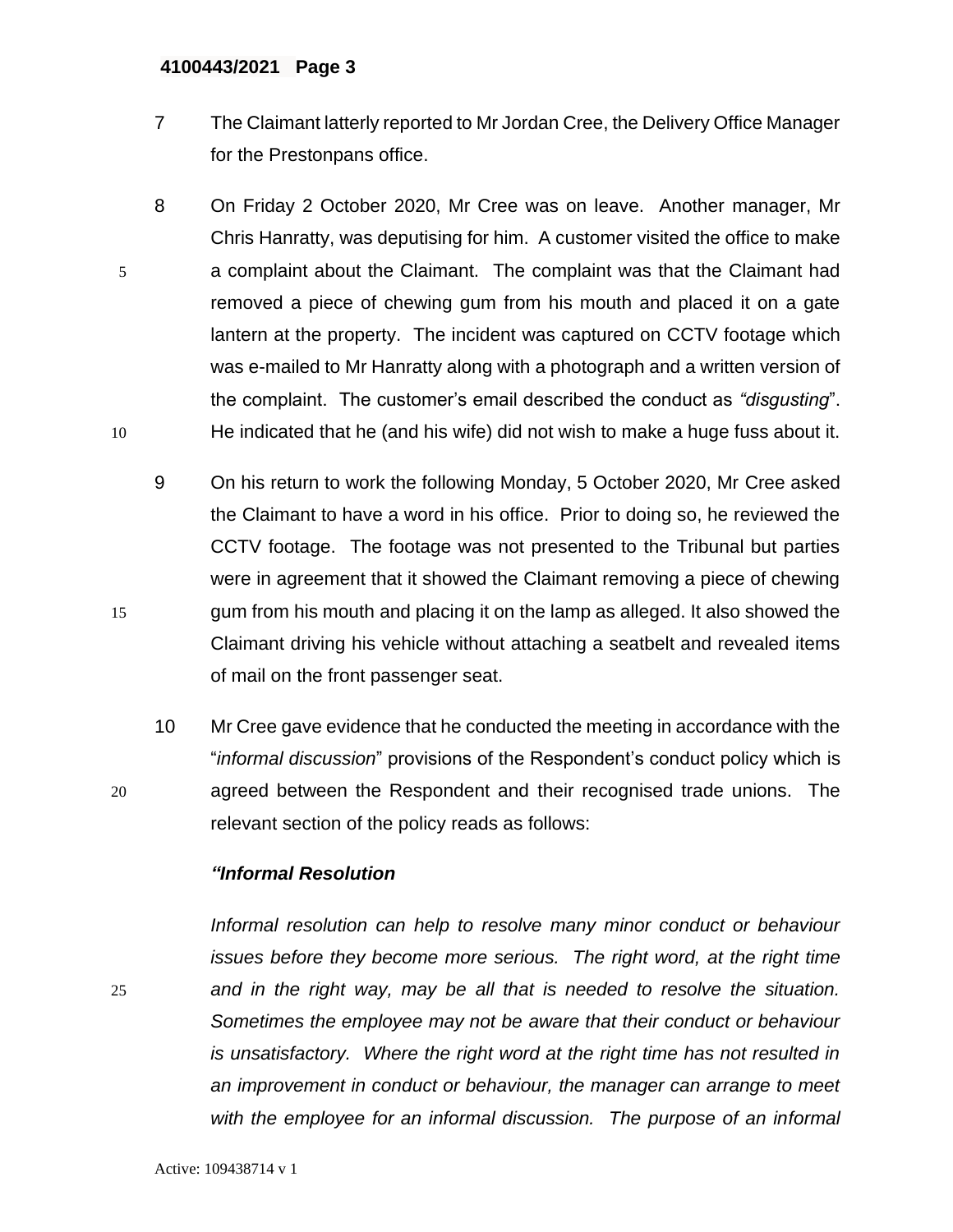*discussion is for the manager and the employee to resolve the issue without needing to use the formal process. If any documents are used in the informal discussion, they should be shared at the start of the meeting. If the employee wishes they can meet with their union representative before meeting with their*  5 *manager.*

*The manager should make the employee aware of the reason for the concern, the standards required and identify any steps that the employee or company may take to produce an immediate and sustained improvement. Before dealing with an issue informally the manager must decide that the matter can*  10 *be dealt with informally assuming no further information comes to light.*

*Exceptionally, if during an informal discussion, it becomes clear that there are more serious issues, for example the employee admits to a more serious incident, the manager must stop the informal discussion and arrange a fact finding meeting. They must make it clear to the employee that they have the*  15 *right to be represented at the fact finding meeting."*

- 11 During the course of the meeting, the Claimant was asked a number of questions. Mr Cree was unsure as to whether he had taken a note of the meeting although a note appeared in the bundle.
- 12 The Claimant admitted to driving without a seatbelt. He admitted to leaving 20 items of mail on his passenger seat. He denied having placed chewing gum on the customer's premises. Mr Cree gave evidence that the Claimant went on to react angrily and referred to taking action against the customer. The Claimant admitted that he had lied. At a later stage in the process, his union representative stated that he "*panicked*" and lied. The Claimant denied 25 having suggested that he wished to take action against the customer. The Tribunal preferred his account. He pointed out that there was no obvious recourse and nothing could be gained from someone in his position creating an issue with a customer.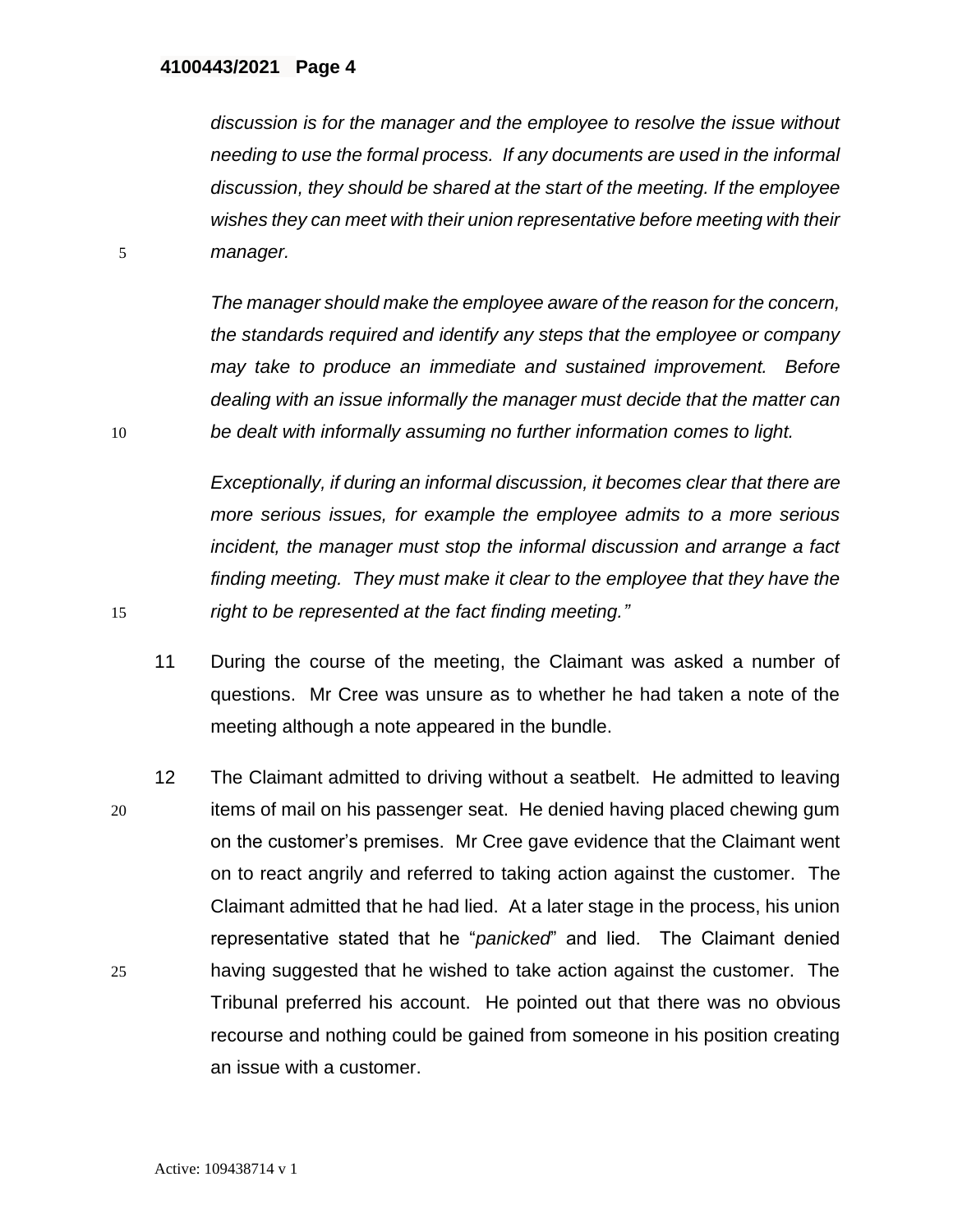- 13 Mr Cree was unclear as to whether he had shown the CCTV footage to the Claimant or not. Logically, however, the Claimant would not have been in a position to deny the third allegation if he had seen footage which plainly revealed the conduct.
- 5 14 A dispute arose as to whether the Claimant was offered the right to have a union representative with him. The Tribunal preferred the evidence of the Claimant that he was not. There was no union representative on site and the meeting was not notified to the Claimant in advance.
- 15 Mr Cree did not comply with the terms of the policy in a number of material 10 respects, despite having taken advice from the Respondent's ER department. He did not advise the Claimant that the meeting was an "*informal discussion*" under the conduct agreement. The Claimant was not given an opportunity to consult with his union representative before the meeting. None of the documentation (the customer complaint, the photograph or the CCTV 15 footage) was shared with the Claimant.
	- 16 Despite the fact that no exceptional circumstances arose (as envisaged in the policy), Mr Cree suspended the Claimant at the end of the meeting and arranged a fact finding meeting.
- 17 In his letter of suspension (which was reviewed by him periodically thereafter) 20 the reason for the investigation is stated to be "*further investigations into an alleged incident where you have defaced a customer's property*". In a report prepared by Mr Cree to justify the precautionary suspension, he indicated that there was a genuine risk to mail integrity and the good image of the Respondent if the employee remained at work and that the investigation may 25 be hampered if he did so.
	- 18 In his oral evidence, Mr Cree gave conflicting reasons for his decision to suspend. He advised that there were risks to the employee's safety and those of others as well as risks to the health of the customer. The basis of this was not clear.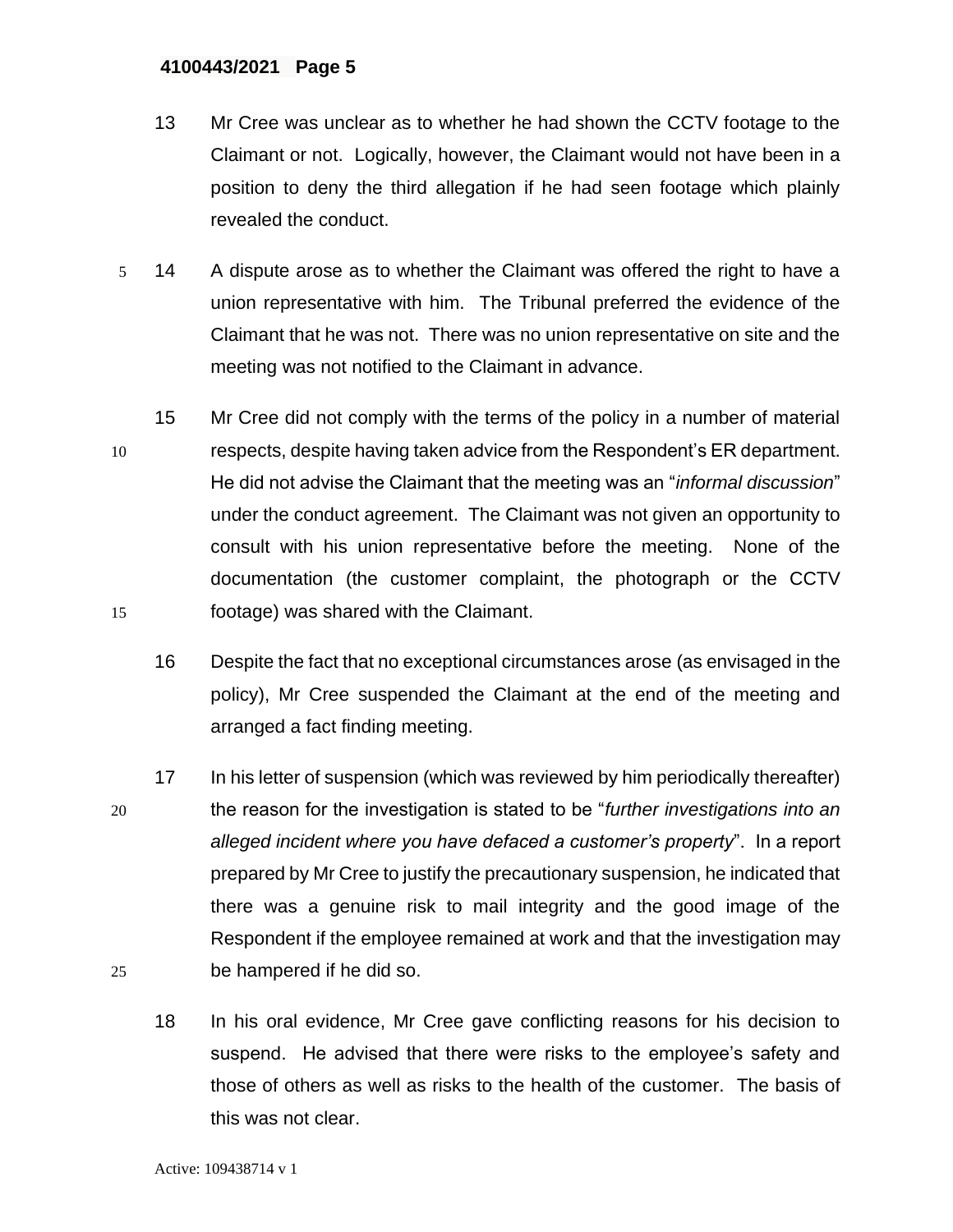- 19 By undated letter from Mr Cree to the Claimant, the Claimant was invited to a fact finding interview which took place on 9 October 2020. In the letter, the allegations extended beyond defacing property to include: breaching health & safety regulations by not wearing a seatbelt; failing to secure the vehicle 5 while attending a delivery point; and failing to secure mail in the vehicle. Mr Cree could not provide an explanation as to why the allegations went beyond those in the suspension correspondence despite his having authored them. He suggested that he was initially focussed on the chewing gum incident and only after reviewing the footage did he look at the other things. That is 10 inconsistent with the evidence that all of the issues were raised with the Claimant at the first meeting.
	- 20 Prior to the fact finding meeting, the Claimant and his union representative were shown the CCTV footage.
- 21 During the course of the meeting, the Claimant admitted all of the allegations 15 including the placing of chewing gum on the customer's property. He described it as a stupid decision. He advised that he had done it on two occasions at most. He offered to apologise to the customer.
- 22 In relation to the other allegations, he admitted having a small bundle of mail in the front of his vehicle in rural locations. He also admitted that in rural 20 parts, he did not always wear a seatbelt.
	- 23 The Tribunal accepted the Claimant's evidence that it was common practice for him and for many others over many years, if not decades, to drive without seatbelts in certain situations at certain locations. It also accepted his evidence that this was well known within the management of the Respondent.
- 25 24 Following the meeting, Mr Cree passed the matter to his superior, Mr Christopher Barclay, Delivery Performance Manager, East of Scotland. Mr Barclay had previously been the Claimant's line manager at the Prestonpans office.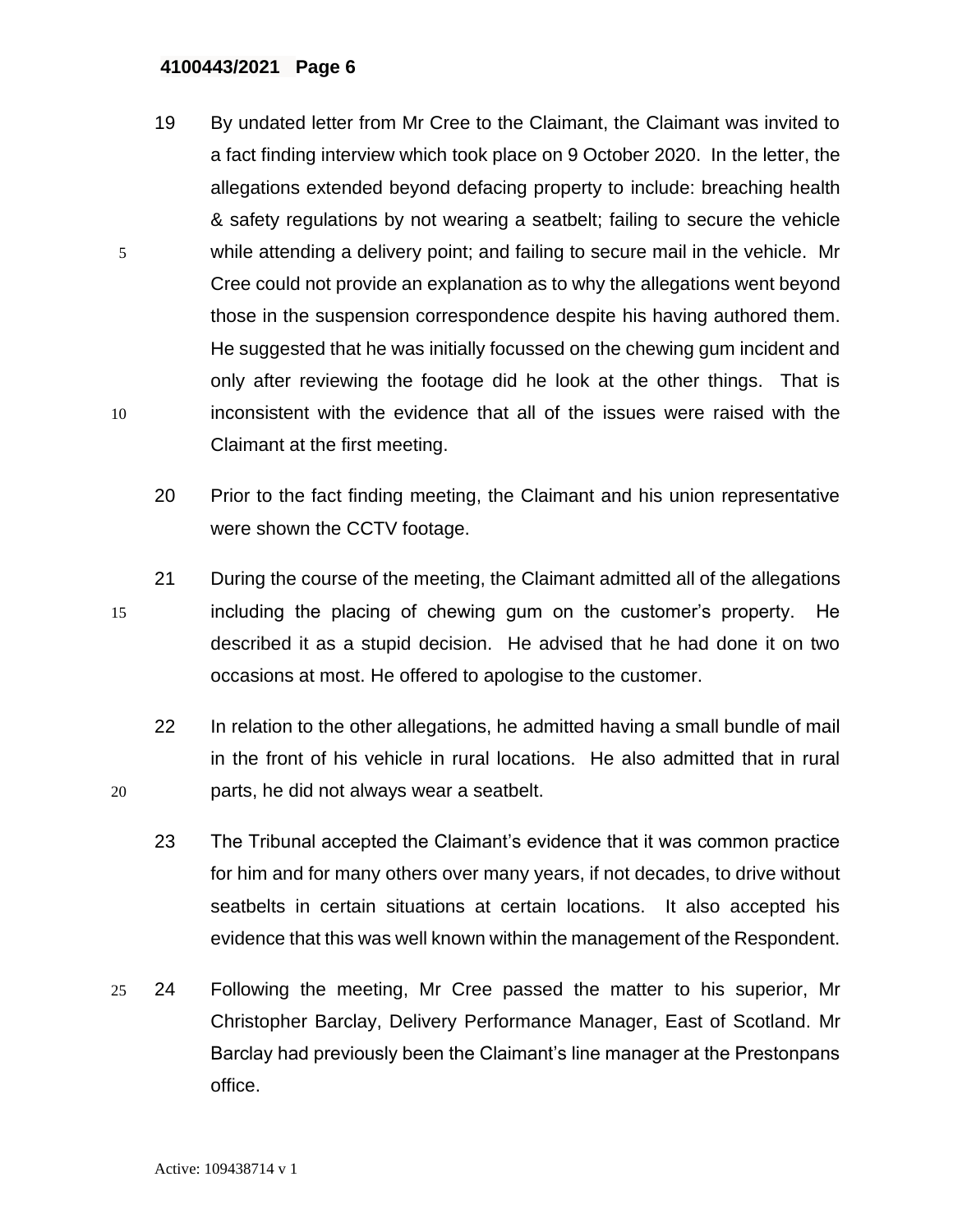- 25 During his time as line manager, Mr Barclay heard a grievance raised by the Claimant about alleged bullying and harassment by another employee. The grievance was not upheld. The Claimant questioned Mr Barclay's impartiality as he was considered friendly with the other employee. Mr Barclay asked the 5 Claimant not to question his integrity. As a result of this interaction, the Claimant was unhappy for Mr Barclay to be disciplining manager. He was advised by his trade union representative, however, not to raise the issue.
	- 26 On 16 October 2020, Mr Barclay interviewed Mr Cree who confirmed his role in the process to date.
- 10 27 The Claimant was invited to attend a formal conduct interview (disciplinary hearing) by an undated letter in October 2020. The (then) three allegations against him were:
	- (1) placing chewing gum on a customer's property on 28 September 2020;
	- (2) driving a vehicle without a seatbelt on 28 September 2020; and
- 15 (3) failing to secure mail in his vehicle on 28 September 2020.
	- 28 The letter stated that the notifications were being considered as gross misconduct, potentially justifying dismissal.

29 In his evidence, Mr Barclay confirmed that the first allegation would not on its own amount to gross misconduct. He said that the second two taken together 20 could do so.

- 30 The formal conduct interview took place on 21 October 2020. The Claimant was accompanied by his trade union representative. During the course of the meeting, the Claimant again admitted each of the three allegations.
- 31 In relation to the first, he said he could give no reasonable excuse and that it 25 was a mistake on his part.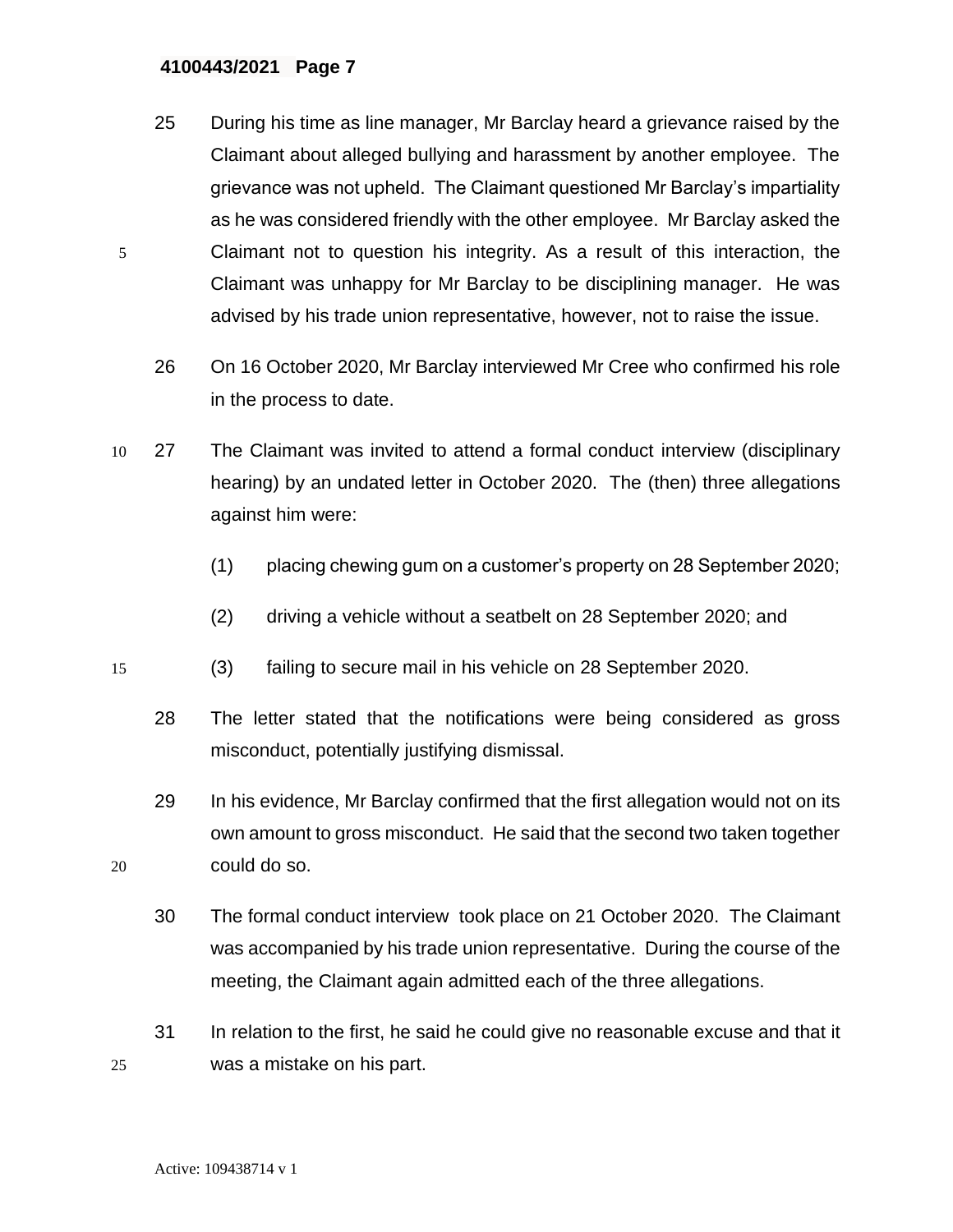- 32 In relation to the second allegation, the Claimant admitted that he did not always wear a seatbelt when in rural parts. It had never been identified as a problem before. He stated that Mr Cree had seen him leave the office with no seatbelt on in the past.
- 5 33 In relation to the third allegation, whilst he accepted leaving his vehicle door open when delivering mail, the Claimant stated that he felt the nature of the location – a gated community with a small number of large houses – did not pose a risk. He stated that he was only two yards away from the vehicle at the time.
- 10 34 In relation to vehicle security, the Claimant advised Mr Barclay of an incident where his van window was defective and would not close. Mr Cree permitted him to continue making deliveries despite the risk to the security of mail.
- 35 The Claimant's trade union representative put forward a number of points of mitigation. These included the Claimant's clean conduct record, his 15 impeccable sickness record, the impact the matter was having on his health and the corrective, not punitive, nature of the code of conduct.
- 36 At the end of the meeting, the Claimant handed a number of character references from customers setting out support for the Claimant and characterising him in an exceptionally positive light. Mr Barclay elected not 20 to read these. The reason he gave for not doing so was that the "*case was closed"*.
- 37 He did not conduct any further investigations. In particular, he did not investigate the defence that more latitude was available in rural areas in matters such as seatbelt wearing and securing vehicles, he did not 25 investigate the Claimant's allegation that Mr Cree had previously seen him not wearing a seatbelt, and he did not investigate the allegation that Mr Cree had previously allowed the Claimant to drive in an insecure vehicle.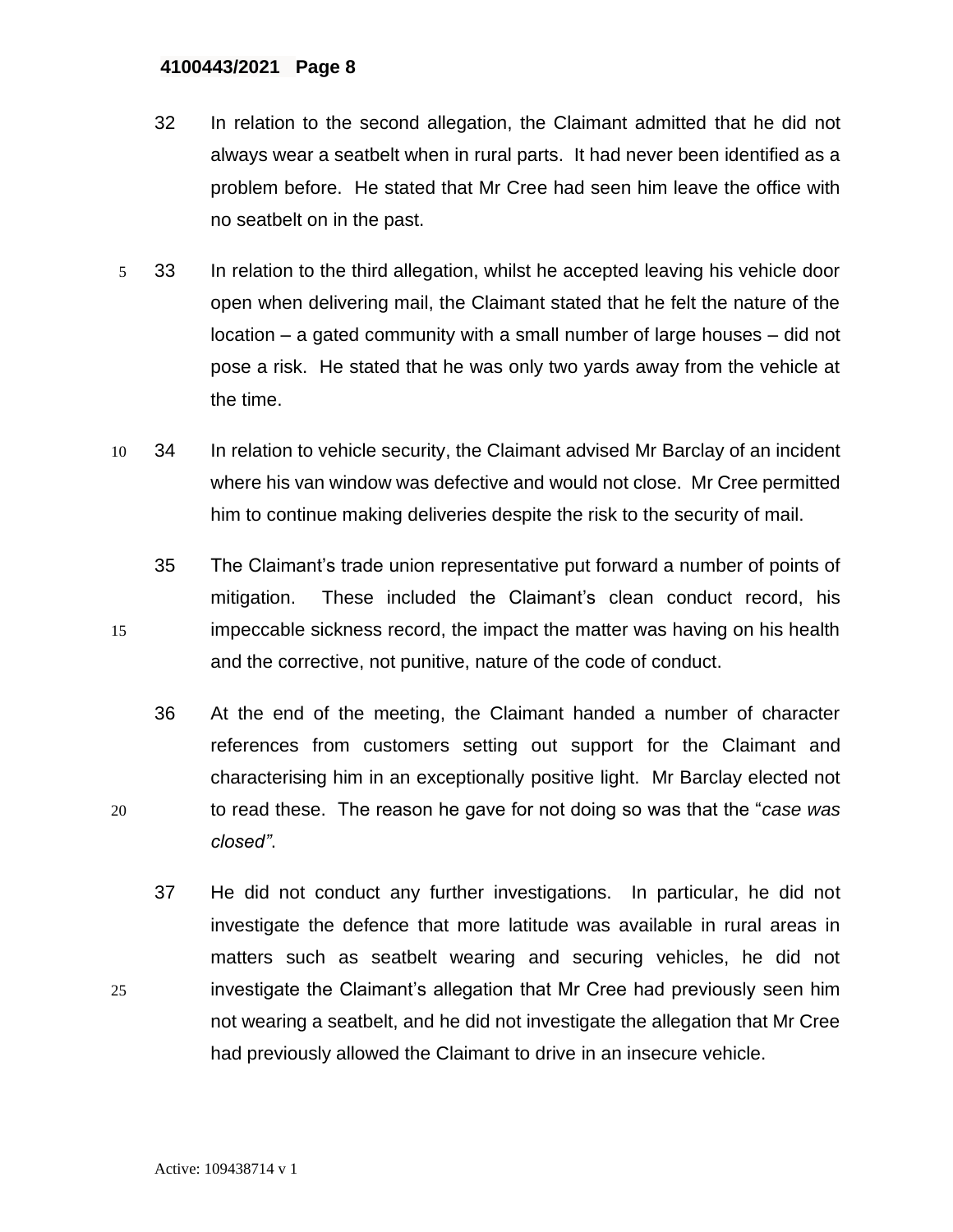- 38 At some point prior to Mr Barclay making his decision, the complaining customer withdrew the complaint. Mr Cree was aware of this but did not inform Mr Barclay.
- 39 Following conclusion of the disciplinary meeting, the Claimant wrote to Mr 5 Barclay making further allegations to the effect that the practices for which he was being disciplined in allegations 2 and 3 were common and that no action had been taken. Although the correspondence is referred to in Mr Barclay's report, it was not in the bundle. The Claimant's solicitor produced the document during the course of the hearing. Although Mr Barclay disputed 10 the authenticity of the document, it was consistent with the summary contained within his own report and the Tribunal accepted it as being genuine and added it to the bundle.
- 40 In it, the Claimant stated that the charges relating to the seatbelt and mail security were daily occurrences with probably 50% of staff doing this on a 15 daily basis. He stated that he had witnessed this walking around his locality whilst suspended. He also stated that delivery drivers routinely left the Prestonpans office with parcels loaded in the front seat of vans, with the knowledge of managers. Mr Barclay did not investigate any of these issues further; nor did he comment on his own knowledge of those matters.
- 20 41 Mr Barclay produced a report with his findings. He initially suggested that the report was issued a few day later. He later accepted that it was sent two weeks later. There was no meaningful reason given for the delay.
- 42 Mr Barclay upheld all three of the allegations. In relation to the first allegation, he concluded that the Claimant's behaviour had been premeditated. This 25 was not put to the Claimant during the disciplinary hearing. He also stated that he did not consider the Claimant's remorse to be genuine and referred to his initial denial. Mr Barclay accepted in his evidence, however, that the Claimant might well have taken a different approach if he had been shown the CCTV footage in advance.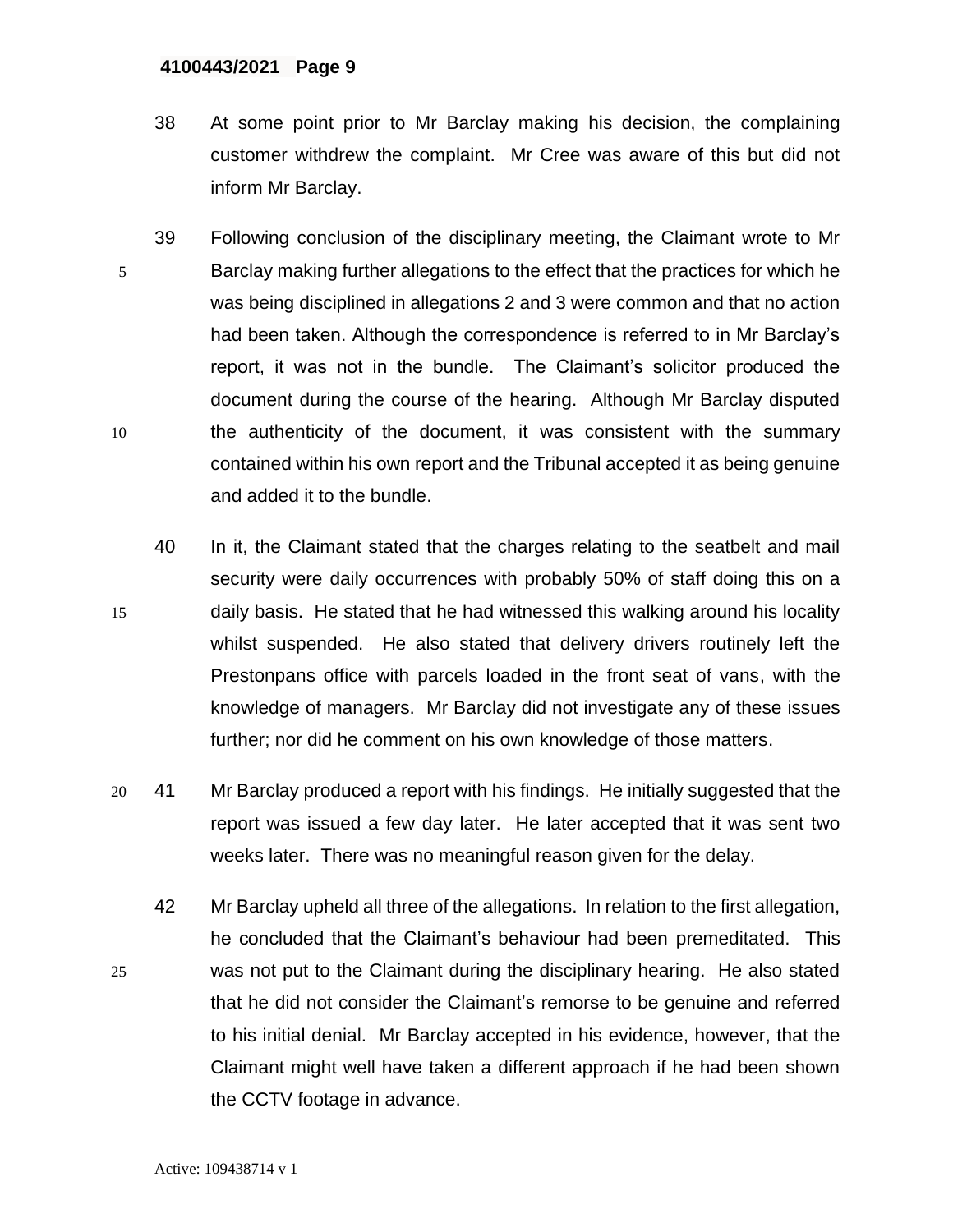- 43 In relation to the second allegation, driving without a seatbelt on 28 September 2020, this was upheld and was extended to refer to the Claimant's admission of doing so more regularly.
- 44 It was put to Mr Barclay during his evidence that there was "*give and take*" in 5 rural areas. Mr Barclay said that that was not his recollection and that anyone caught doing the same things would have been dealt with in the same way. He described the issue of not wearing a seatbelt as coming up a lot. He was not, however, aware of anyone else being dismissed for doing so.
- 45 It was significant for Mr Barclay that not only had the Claimant breached 10 policy by not wearing a seatbelt, but he had also (as he saw it) broken the law. He was unaware of an exception in the Highway Code for delivery drivers driving less than 50 metres which was put to him in cross-examination.
- 46 Likewise, allegation 3 was upheld and again referred to the Claimant's admission that he admitted leaving a small amount of mail in the front of his 15 vehicle more regularly.
- 47 In the decision section of his report, Mr Barclay stated that he believed each of conduct notifications 1, 2 and 3 amounted to gross misconduct. That was in conflict with his oral evidence outlined above. He also stated that the Claimant had denied all of the allegations in his initial conversation. That is 20 incorrect.
- 48 The Claimant was dismissed without notice. Mr Barclay took into account the Claimant's long length of service. Rather than consider it as something to encourage greater leniency, Mr Barclay felt that the length of service meant that the Clamant should have been more aware of the rules. He did not 25 contemplate any lesser sanction.
	- 49 The Claimant was offered the right of appeal which he exercised.
	- 50 The appeal was heard by Mr Simon Walker, Independent Case Manager. His sole function is the conduct of investigations and appeals as part of the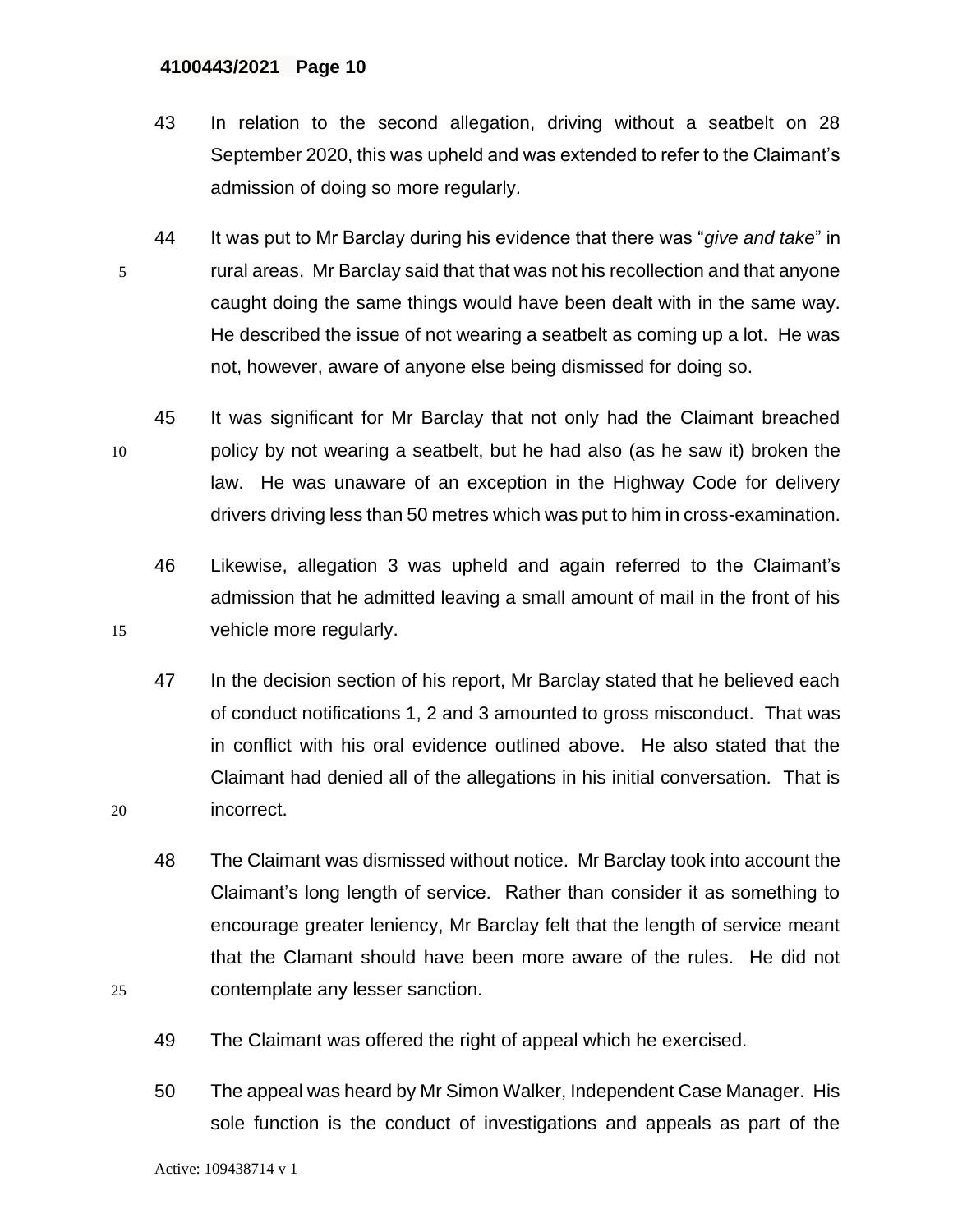Respondent's internal processes. Over the course of the past 15 years, he has conducted around 700 appeals.

- 51 He described his initial task as collating the relevant papers from an HR database and if the paperwork was not complete, he would look for missing 5 papers. He did not, however, see, or request, the additional correspondence referred to in Mr Jordan's report.
	- 52 By letter of 18 November 2020, the Claimant was invited to an appeal to take place on 1 December 2020.
- 53 By letter dated 21 November 2020, the Claimant outlined the points he 10 wished to have considered at the appeal. He described himself as "*beyond apologetic*" for placing the chewing gum on the customer's property. Whilst he accepted that it was wrong, he denied that there had been damage to property.
- 54 He provided more information about the fault he said arose with the window 15 of his van. He also repeated the suggestion that others within his depot left vans unattended without retribution. He criticised Mr Barclay's involvement in the case.
- 55 He attached to his letter a number of further character references from customers and a series of photographs of Royal Mail vehicles with packages 20 visible on the front seats and a number showing unattended vehicles with doors left open, some on public streets.
	- 56 An appeal hearing took place on 1 December 2020. The Claimant was again represented by a trade union representative.
- 57 Although Mr Walker described the appeal as a "re-hearing", the minutes 25 reflect a more conventional approach whereby the Claimant's union representative set out the grounds of appeal and a number of questions were then posed by Mr Walker. During the course of the hearing, the Claimant's representative broadly reiterated the points previously raised. He also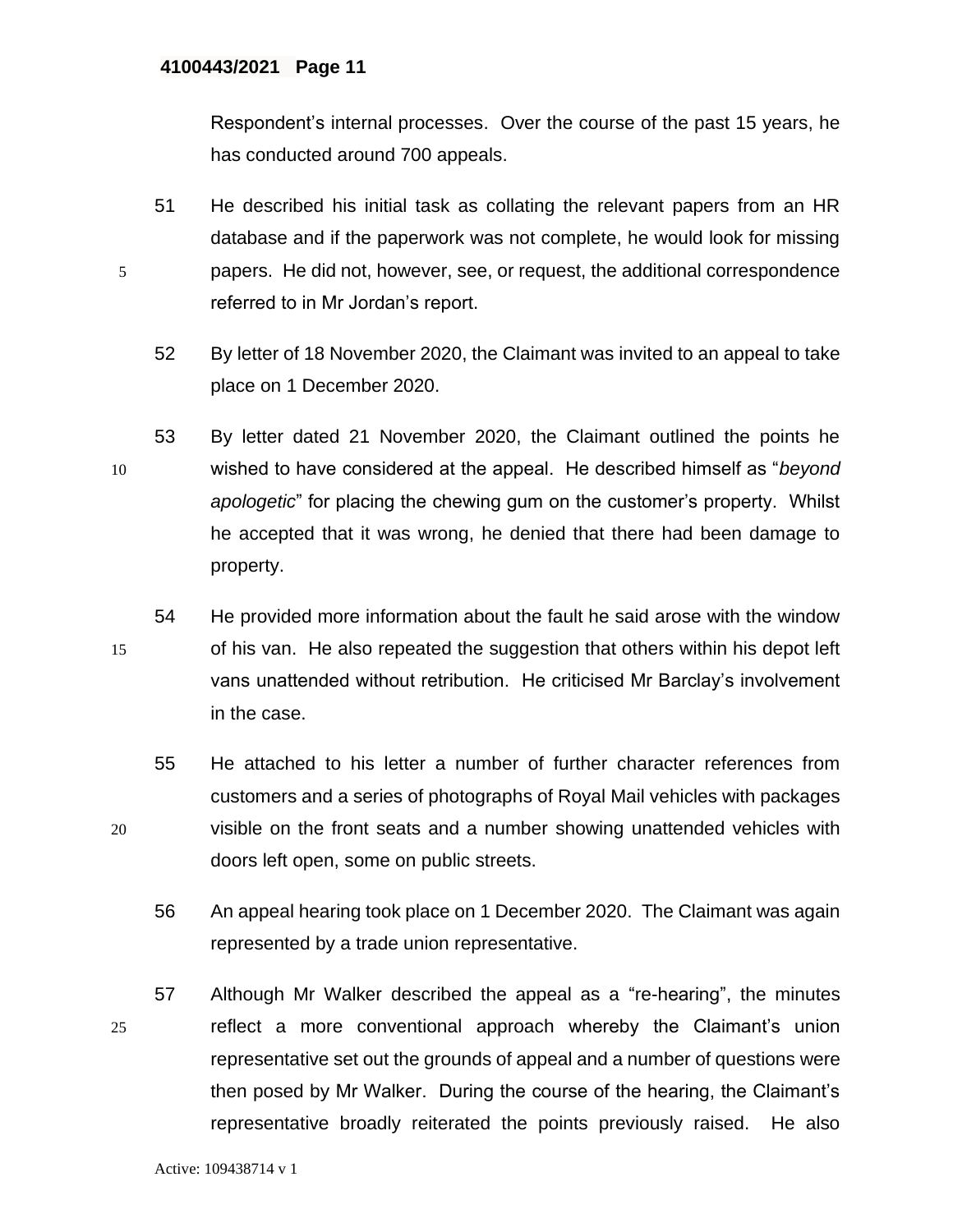pointed to the case of a colleague, Mr Fraser, who it was alleged left his van running with the door open without any disciplinary action being taken. During the course of the appeal, reference was made to the exemption in the Highway Code for delivery drivers.

- 5 58 Following the meeting, Mr Walker emailed a number of those involved in the earlier process posing questions relating to their involvement.
- 59 He asked Mr Cree to comment on the allegation that he had instructed the Claimant to use an insecure vehicle for a number of weeks. Mr Cree responded to the effect that the gap in the window was no more than one inch 10 and that he had arranged to have the vehicle repaired. He stated that the fault existed for two days only.
- 60 Mr Walker conducted a telephone interview with the vehicle technician who had dealt with the fault. His account supported that of the Claimant in that it was the Claimant who approached him regarding the fault and that the 15 window fell down substantially and would not go back up. He advised that the Claimant told him that it had been a problem for a while and that whenever he went over a bump the window would drop open.
- 61 In response to a question about the photographs produced by the Claimant, Mr Cree responded that he was completely unaware of any employees under 20 his supervision working in that manner. In response to a question and inviting him to give his account of the issue concerning the Claimant's colleague, Mr Fraser, Mr Cree confirmed that he was made aware of the incident following a routine observation by Mr Hanratty. He had stated that to his recollection, Mr Fraser had left the van idling and had stepped out of the driver's seat to 25 extract a parcel from the side door of the van and that he had never actually left the vehicle unattended.
	- 62 In response to a question posed to Mr Hanratty on the incident concerning Mr Fraser, he stated that he had found the employee at the back door of his vehicle looking for a parcel with the keys still in the ignition. This had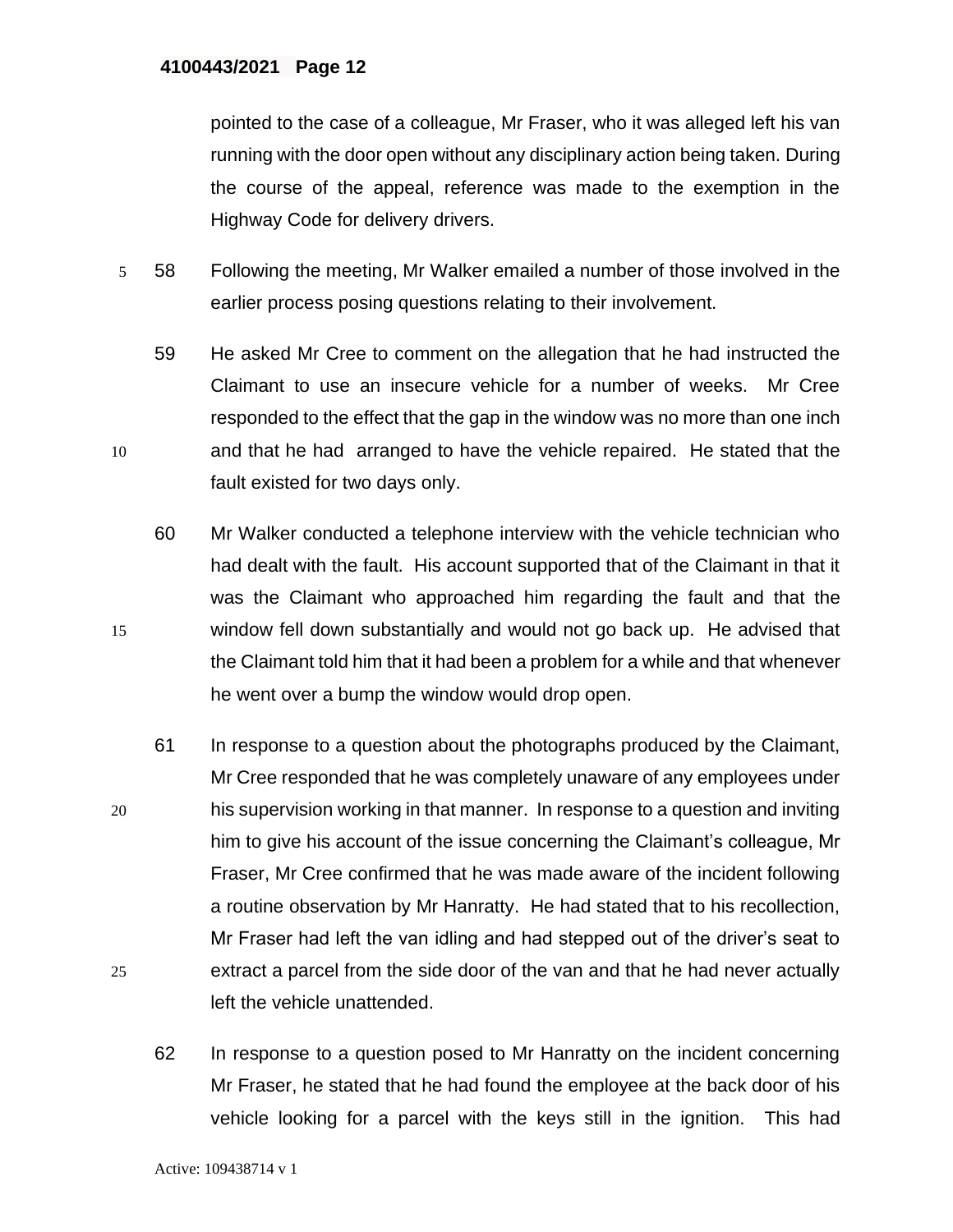happened during a routine inspection carried out by an inspector employed by the Respondent to check compliance with standards. Mr Fraser admitted that he had left the keys in the van with the doors unlocked. He confirmed that no formal action was taken and that he reported the findings to Mr Cree.

- 5 63 In response to a question as to the number of times the customer complained chewing gum had been placed on the lamp, Mr Hanratty responded that he could not recollect mention of a specific number of times other than it being alluded to as being more than once.
- 64 The further information gathered by Mr Walker was sent to the Claimant for 10 his comments. By letter of 15 December 2020, he did so. Amongst other things, he disputed Mr Cree's account relating to the window defect. He referred to reserve drivers who had also required to drive the vehicle on his days off. He described highlighting the issue to Mr Cree on a number of occasions.
- 15 65 In relation to Mr Cree's statement that he was unaware of employees having parcels on the front seat of vans, he referred to other drivers who routinely loaded parcels in the front of their vehicles at the depot and drove off with Mr Cree's knowledge.
- 66 In relation to the doubt as to the genuineness of his remorse, the Claimant 20 stated that he felt that that was an attack on his character. He described suffering with his mental health, having seen his doctor multiple times and having been prescribed medication.
- 67 By letter of 4 January 2021, Mr Walker confirmed to the Claimant that his appeal had been rejected and that his dismissal stood. He attached a report 25 setting out his reasons.
	- 68 Mr Walker commented on the initial discussion between the Claimant and Mr Cree and stated that he found it to be "*totally in accordance*" with the

Active: 109438714 v 1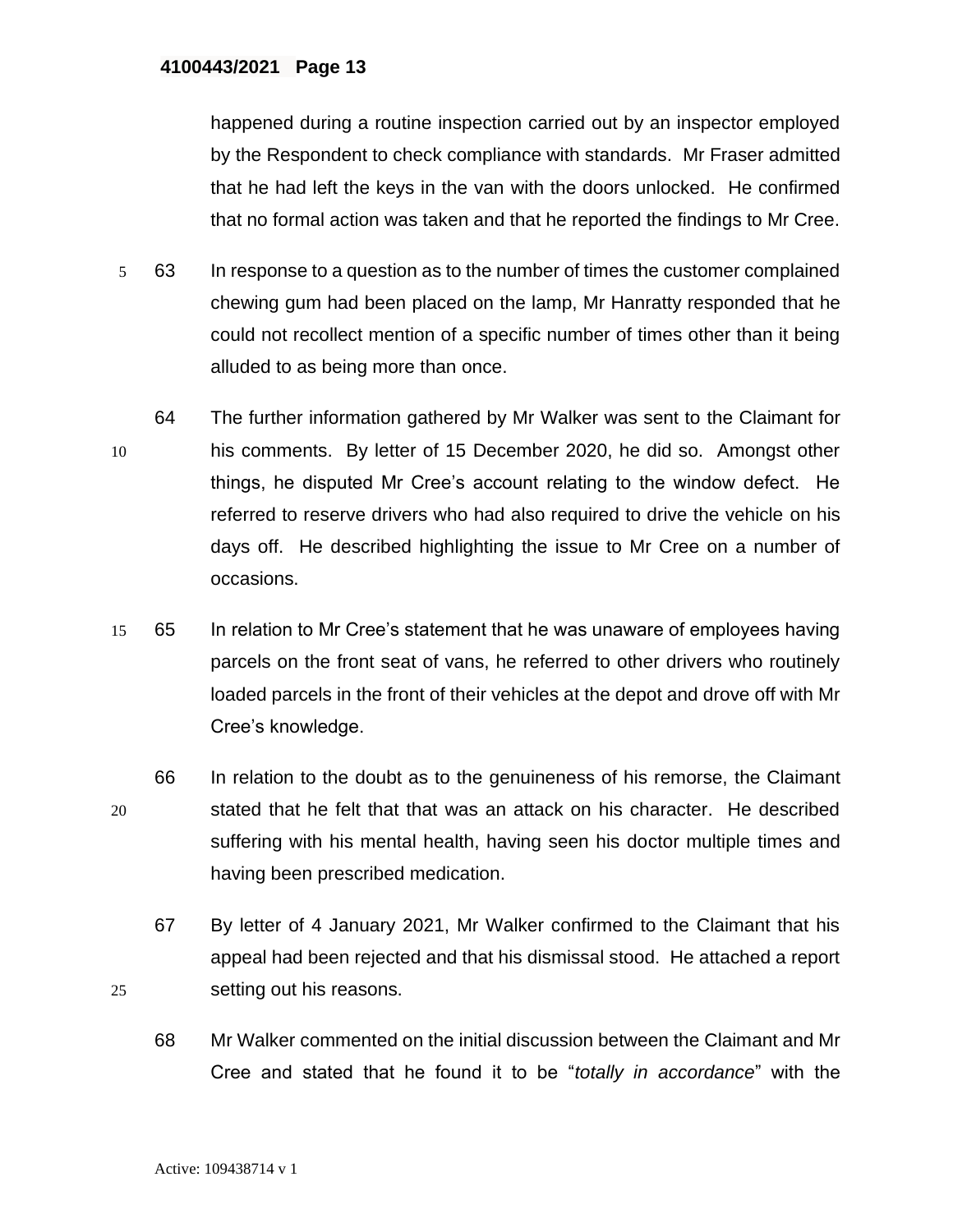approach to follow as set out in the conduct agreement. For the reasons outlined above, that is demonstrably not the case.

- 69 He found that there had been no disadvantage to the Claimant in presenting his case. How that accords with a failure to provide the key evidence to the 5 Claimant before questioning him, is difficult to reconcile.
	- 70 Unlike Mr Barclay, who relied heavily on the Claimant's initial denial as weighing heavily in his reason to dismiss, however, Mr Walker found that not to be material.
- 71 He stated a belief that the chewing gum issue was a "*deliberate act on [the*  10 *Claimant's] part to cause anxiety and distress*". There is nothing in the paperwork to support any such conclusion, and the point was not raised with the Claimant.
- 72 In relation to the failure to wear a seatbelt, Mr Walker discounted the exemption in the Highway Code and discounted the possibility of a more 15 relaxed approach being allowed in rural areas. He went on to find that the Claimant was putting himself at greater risk in a rural route as he would "*likely be travelling at higher speeds and for longer distances*". None of the allegations related to the Claimant travelling at higher speeds or for longer distances and the suggestion was never put to the Claimant.
- 20 73 In giving evidence, Mr Walker stated that he was aware of disciplinary cases involving employees who had not worn a seatbelt whilst on duty. He gave no evidence, and no other evidence was presented, that a breach of that nature had led to dismissal. He did nothing to investigate the Claimant's allegation that Mr Cree himself had seen him driving without a seatbelt but had taken 25 no action at all.
	- 74 In relation to the allegation of failure to secure mail, having considered the additional information submitted by the Claimant, Mr Walker concluded that there had been a wider failure to ensure adherence to the standards. He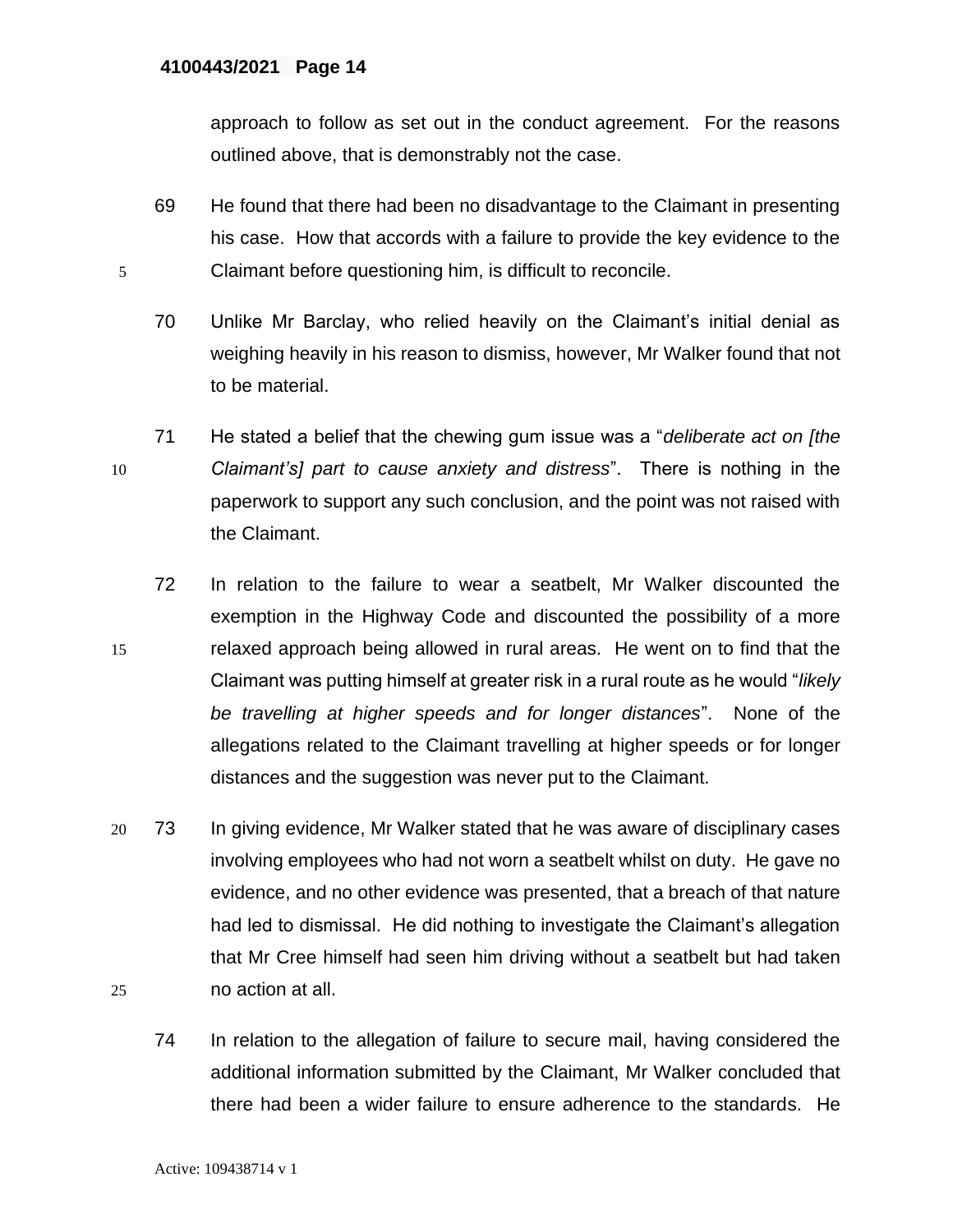recommended that the rules be communicated to all employees in the offices in question. He did not recommend any disciplinary action against the employees or Mr Cree for condoning the breaches. No disciplinary action was in fact taken.

- 5 75 He effectively discounted the third allegation in his deliberations about the Claimant. On being questioned as to whether the Claimant might also be right about relaxations of the rules about seatbelt driving, Mr Walker stated that he would have expected the Claimant to produce similar photographic evidence if it was available. When it was put to him that the Claimant might not wish 10 to implicate colleagues, Mr Walker responded to the effect that he had done so in the other photographs. On reviewing them, however, it was clear that the Claimant had not taken photographs which identified any individual employee. Mr Walker did nothing to investigate that issue himself. He did not question Mr Cree; nor did he question Mr Barclay in relation to his time 15 managing the Claimant's depot.
- 76 He pointed to "*massive*" reputational damage to the Respondent's organisation arising from the CCTV being placed on social media. No evidence was placed before the Tribunal of any outside party other than the customers themselves having access to the CCTV footage. The point was 20 made by the Claimant that access to the footage required either a pin or a link. There was no evidence at all of any wider dissemination of the material or of any reputational damage. The character references suggested the contrary.
- 77 Mr Walker stated that he had given consideration to what he described as the 25 "*glowing*" character references and the Claimant's length of service and clean conduct record. He concluded however that he had lost trust and confidence in the Claimant. He discounted lesser penalties.
	- 78 In seeking to justify the difference in treatment between the Claimant and Mr Fraser, Mr Walker stated that the facts were different. In his evidence, Mr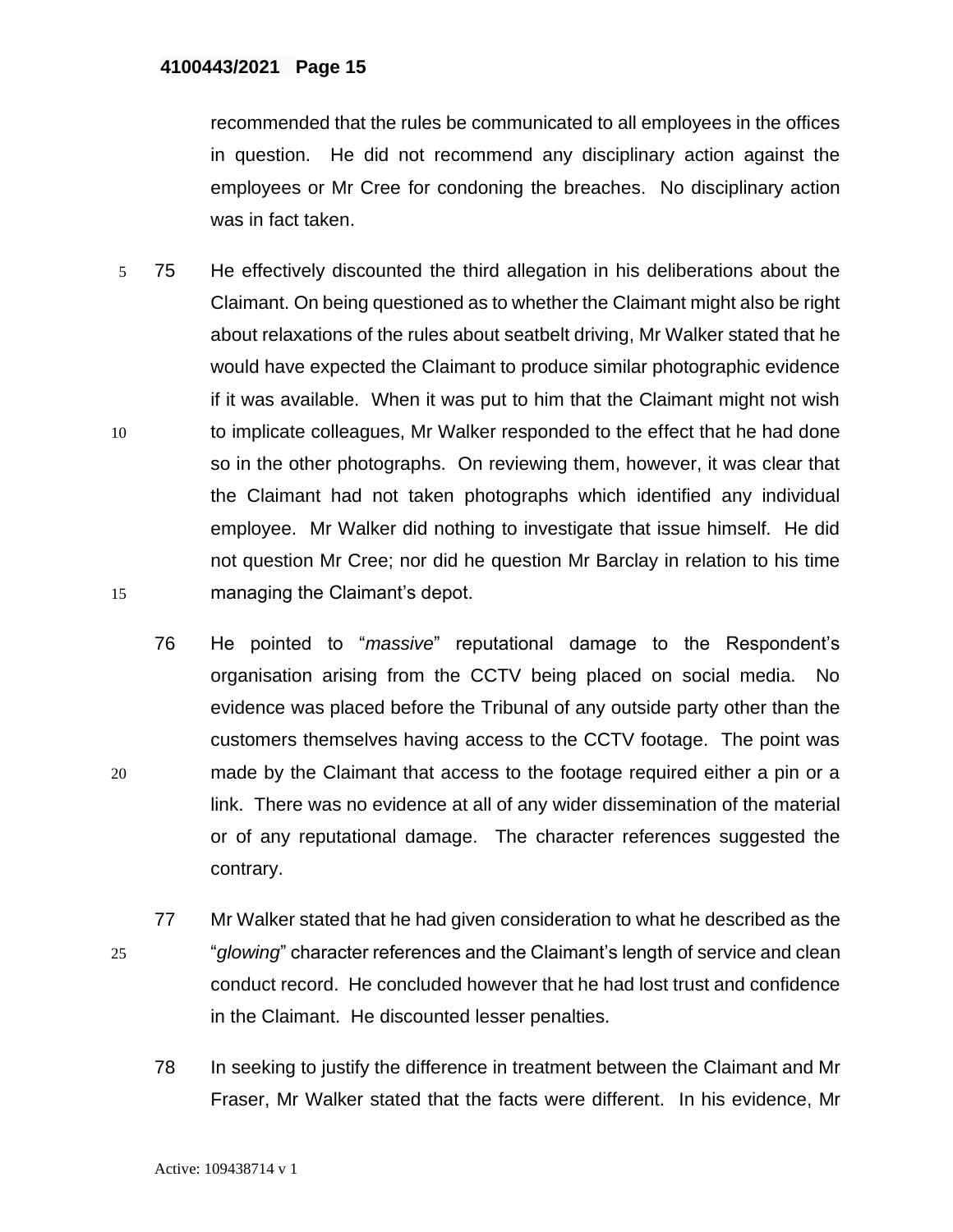Barclay stated that the position of Mr Fraser was less serious in that he was at the driver's side door of his vehicle when the keys were left in the ignition. That is not what was reported to him by Mr Hanratty, who said that he had been at the back of the vehicle with the keys left in the ignition. Mr Walker 5 did not address that discrepancy. Even if the facts were different, Mr Fraser was in clear breach of the rules regarding vehicle and mail security, but the approach of the Respondent was to take no disciplinary action at all – an approach markedly different from that taken in relation to the Claimant.

79 Mr Walker did not look into the issues raised regarding the involvement of Mr 10 Barclay. In cross-examination, he merely stated that it had been a substantial time ago.

80 Findings as they relate to remedy are set out in the *Remedy* section which follows.

### **Applicable Law**

15 81 The law relating to unfair dismissal is set out in the Employment Rights Act 1996 ("**ERA**"). Section 98(1) states:

> "*In determining for the purposes of this Part whether the dismissal of an employee is fair or unfair, it is for the employer to show -*

- *(a) the reason (or if more than one, the principal reason) for the dismissal,*  20 *and* 
	- *(b) that it is either a reason falling within subsection (2) or some other substantial reason of a kind such as to justify the dismissal of an employee holding the position which the employee held*.
- 82 Section 98(2) sets out that a reason falls within this subsection if (inter alia) 25 it-
	- *(b) relates to the conduct of the employee*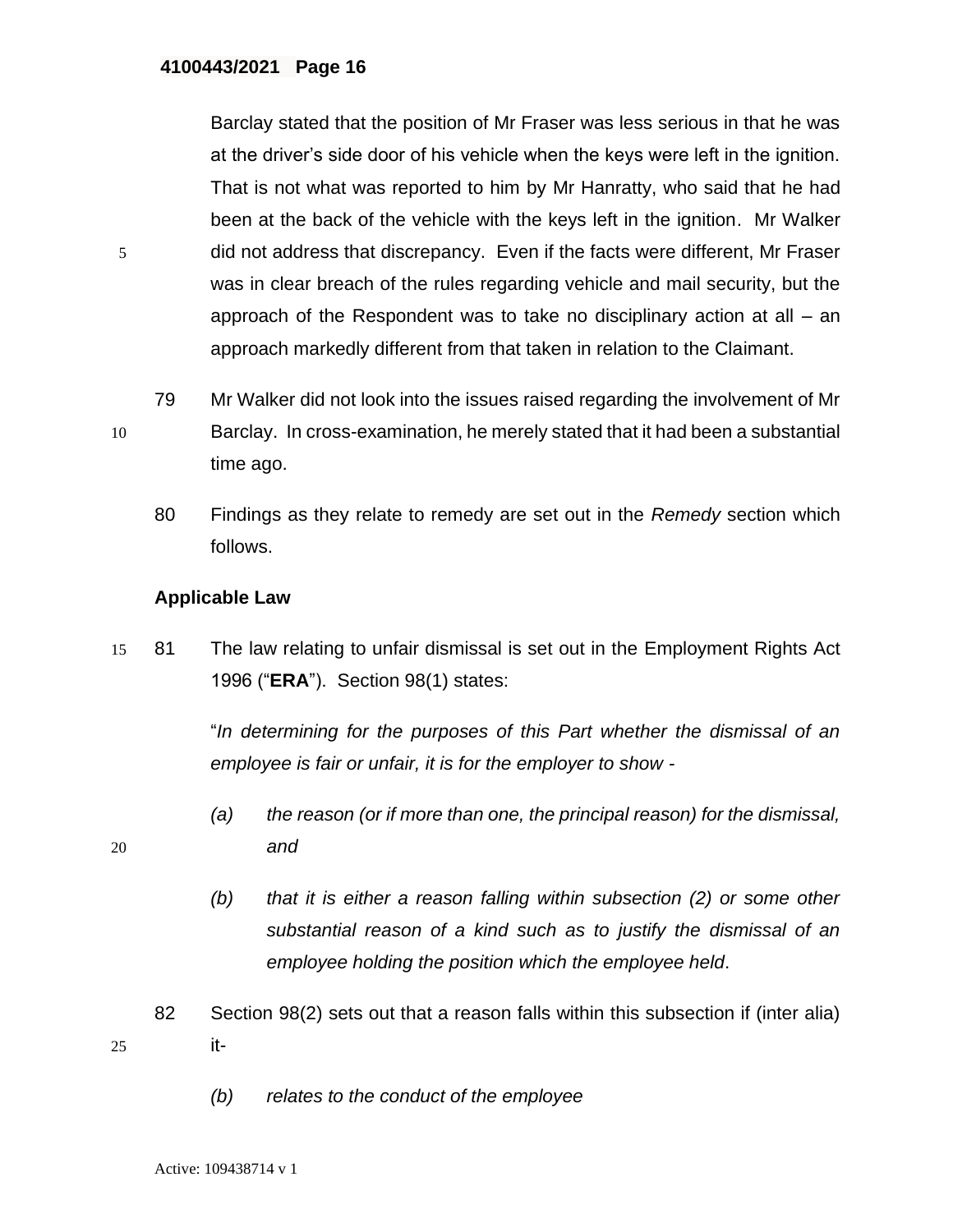83 Section 98(4) states:

*[Where] the employer has fulfilled the requirements of subsection (1), the determination of the question whether the dismissal is fair or unfair (having regard to the reason shown by the employer) -*

- 5 *(a) depends on whether in the circumstances (including the size and administrative resources of the employer's undertaking) the employer acted reasonably or unreasonably in treating it as a sufficient reason for dismissing the employee, and*
- *(b) shall be determined in accordance with equity and the substantial*  10 *merits of the case.* 
	- 84 This determination includes a consideration of the procedure carried out prior to the dismissal and an assessment as to whether or not that procedure was fair.
- 85 In circumstances where the reason for dismissal is conduct in terms of 15 Section 98(2)(b), what has to be assessed is whether the employer acted reasonably in treating the misconduct that he believed to have taken place as a reason for dismissal.
	- 86 *British Home Stores v Burchell [1978] IRLR 379*, sets out the questions to be addressed by the Tribunal when considering reasonableness as follows:
- 20 i. whether the respondent genuinely believed the individual to be guilty of misconduct;
	- ii. whether the respondent had reasonable grounds for believing the individual was guilty of that misconduct; and
- iii. whether, when it formed that belief on those grounds, it had carried out 25 as much investigation as was reasonable in the circumstances.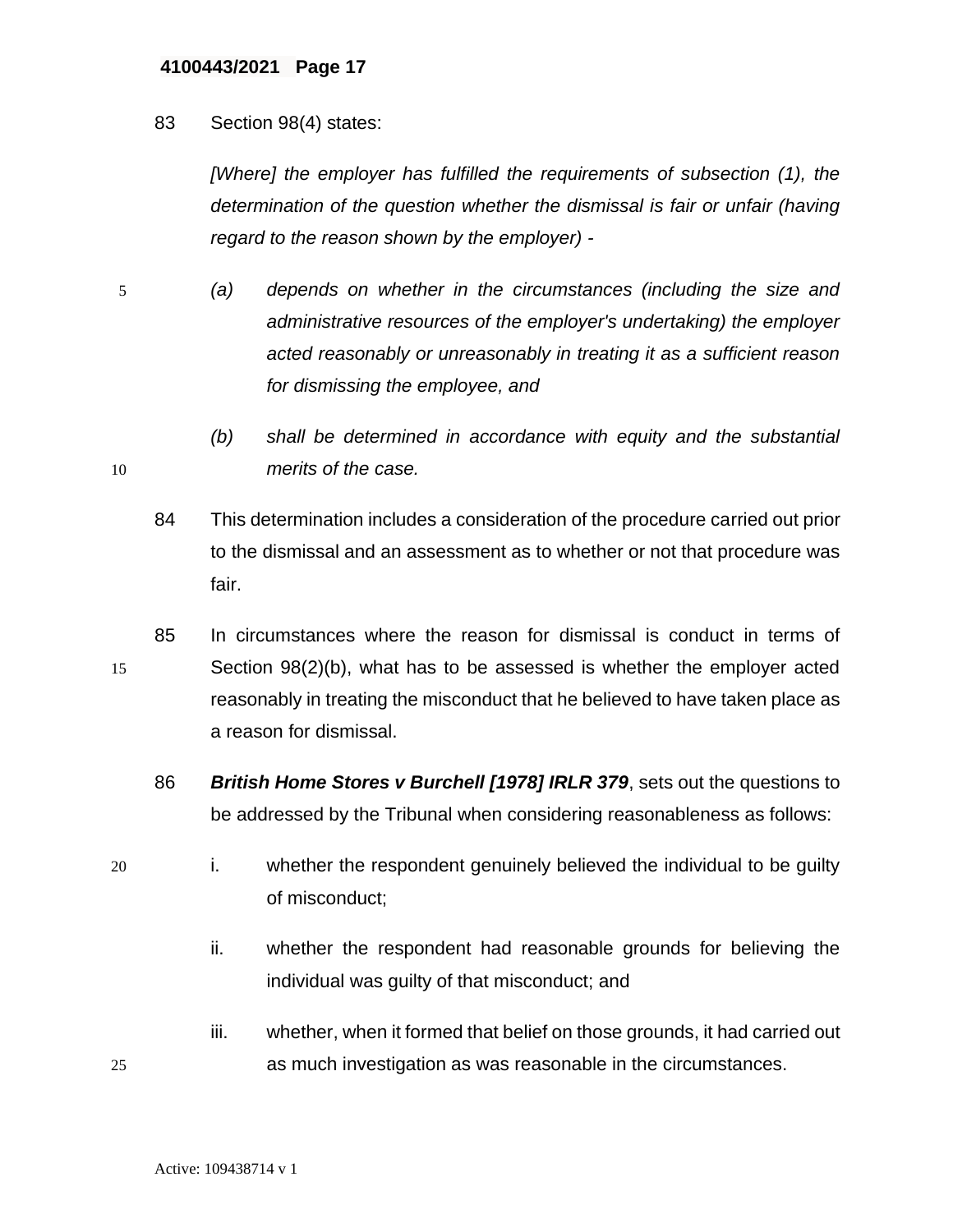87 Tribunals must not substitute their own view for the view of the employer (*Sainsbury's Supermarkets Ltd v Hitt [2003] IRLR 23* and *London Ambulance Service NHS Trust v Small [2009] IRLR 563*) and must not consider an employer to have acted unreasonably merely because the 5 Tribunal would not have acted in the same way.

88 Following *Iceland Frozen Foods Ltd v Jones 1983 ICR 17* the Tribunal should consider the "band of reasonable responses" to a situation and consider whether the Respondent's decision to dismiss, including any procedure prior to the dismissal, falls within the band of reasonable 10 responses for an employer to make. The importance of the band of reasonable responses was emphasised in *Post Office v Foley [2000] IRLR 827*.

# **Submissions**

- 89 Ms Meek and Ms Macara helpfully produced written submissions. Both set 15 out proposed findings in fact. Both agreed with the broad legal principles to be applied.
	- 90 On behalf of the Respondent, Ms Meek invited the Tribunal to find that the reason for dismissal was conduct in accordance with s98 of ERA.
- 91 In terms of Section 98(4) of ERA she submitted that the Respondent had a 20 genuine belief, that its grounds for that belief were reasonable and that the investigation conducted was reasonable. She referred to *Sainsbury's Supermarket Ltd* as a reminder that the band of reasonable responses test applies to the conduct of investigations. She pointed to what she described as a fresh and independent appeal helping to ensure neutrality.
- 25 92 She referred to *Shrestha v Genesis Housing Association Ltd [2015] EWCA Civ 94* in support of the proposition that an employer is not required to extensively investigate each line of defence advanced by an employee.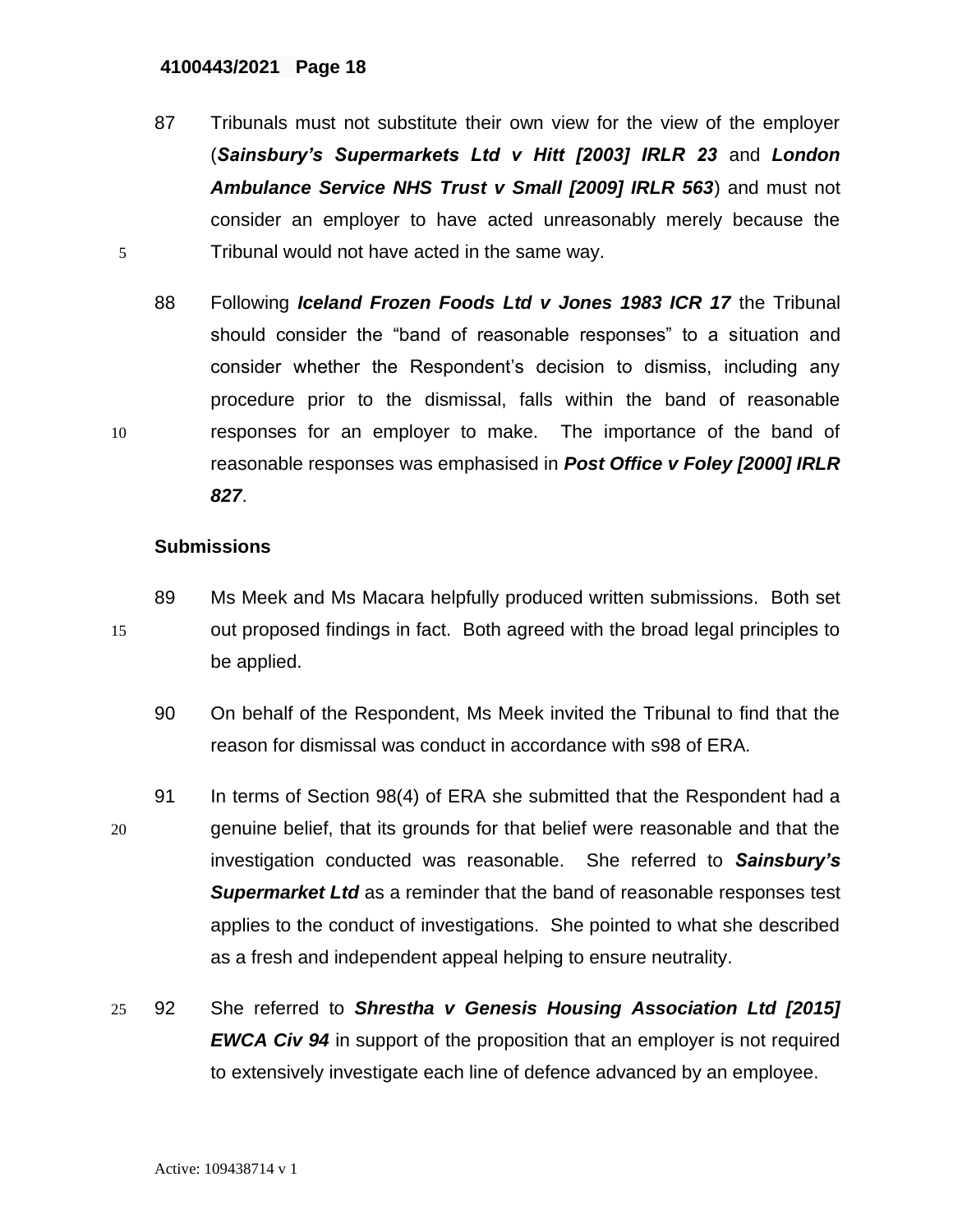- 93 She went on to submit that the dismissal fell within the band of reasonable responses citing well known authorities.
- 94 She argued that the conduct of the Claimant amounted to gross misconduct and that what she described as a deliberate disregard of health & safety 5 procedures was a grave offence in accordance with the Respondent's procedures.
	- 95 So far as consistency was concerned, Ms Meek submitted that the incident regarding Mr Fraser was not truly parallel and as such not relevant for consideration.
- 10 96 In terms of proportionality, she submitted that the length of service of the employee, whilst long, was not untypical in the Respondent's business.
- 97 In terms of procedural fairness, Ms Meek submitted that the procedure followed was one which was compliant both with the Respondent's conduct policy and the ACAS Code of Practice. In the event that any defects did exist, 15 she submitted that the appeal was sufficient to cure those (*Taylor v OCS Group Ltd [2006] IRLR 613*).
- 98 On behalf of the Claimant, Ms Macara did not suggest that the dismissal was other than for conduct. She submitted, however, that there were no reasonable grounds on which the Respondent could base a reasonable belief 20 that the Claimant was guilty of misconduct. She pointed to what she submitted were deficiencies in the investigation, highlighting Mr Cree's initial investigation as tainting the whole process.
- 99 In terms of the band of reasonable responses, Ms Macara submitted that the decision to dismiss fell outwith that band. As part of her analysis, she 25 submitted that the conduct on behalf of the Claimant could not be described as gross misconduct justifying dismissal. She referred to the terms of the Respondent's conduct policy in the absence of any express reference to any of the specific acts in this case. She pointed to the custom and practice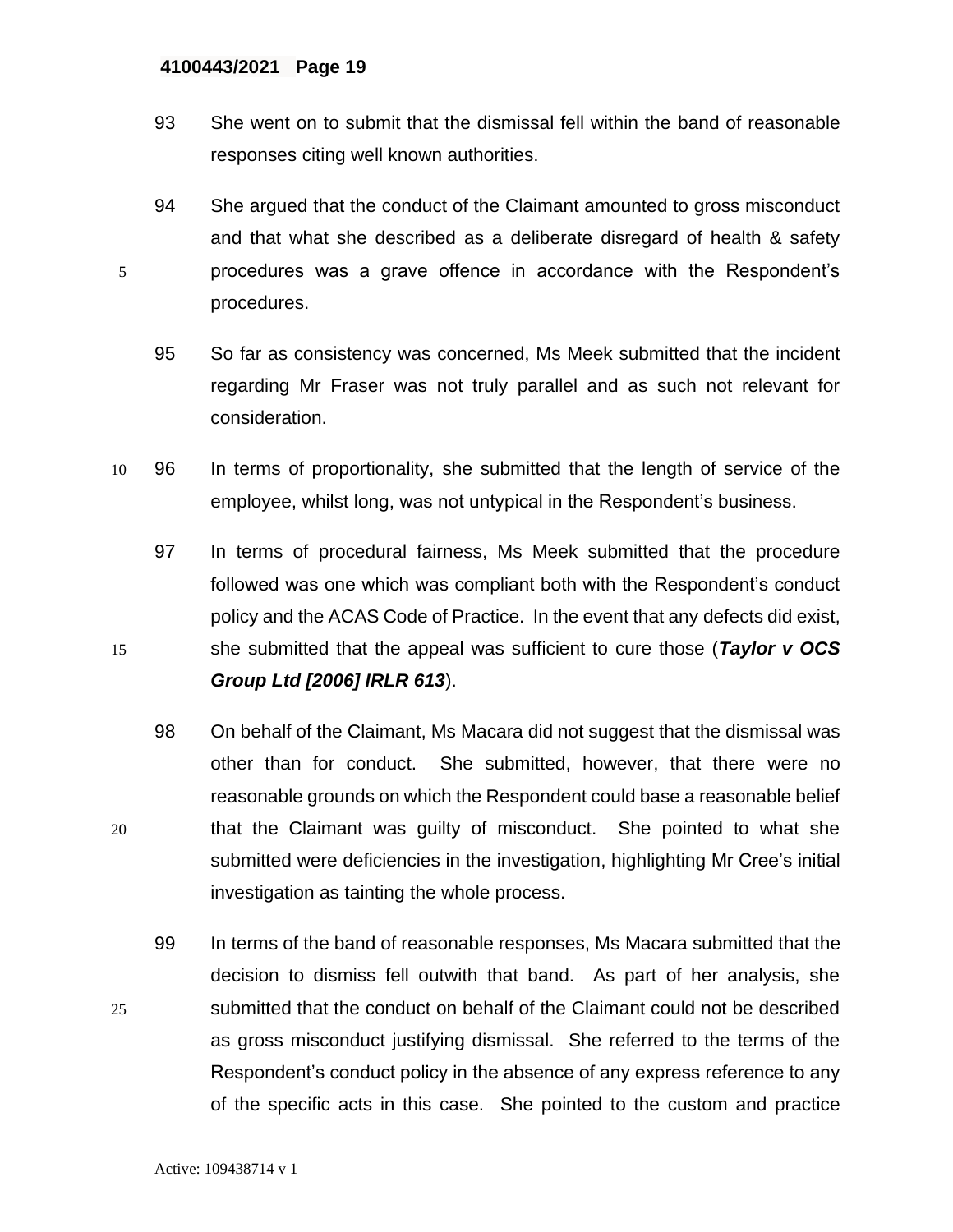relating to the wearing of seatbelts and a range of inconsistencies in the Respondent's findings. She submitted that, in light of Mr Walker's appeal, the allegation of leaving the vehicle insecure effectively fell away.

- 100 In relation to length of service, Ms Macara submitted that the managers 5 involved did not properly consider this or the Claimant's clean record contrary to the requirement to do so (*Trust House Forte (Catering) Ltd v Adonis [1984] IRLR 382* and the ACAS Code of Practice). She submitted that there were other failures to consider relevant matters including the character references submitted by the Claimant.
- 10 101 Ms Macara referred to a number of authorities which deal with the question as to whether a single breach will amount to a fair dismissal. In this regard, she appeared to accept that the placing of the chewing gum on the customer's property was misconduct (albeit not gross misconduct) and relied on the authorities to argue that that single breach could not amount to a fair 15 dismissal.
- 102 Ms Macara also submitted that the involvement of Mr Barclay in the process gave rise to bias. She referred to well known authorities in this context. For an organisation the size of the Respondent, she argued it would have been appropriate to appoint another manager. She submitted that the appeal was 20 not sufficient to overcome that. She criticised the references to bringing the Respondent into disrepute in circumstances where that had not actually happened.
- 103 In terms of procedural fairness, she submitted that there were procedural flaws in both the fact finding and conduct hearing stages which were not 25 cured by the appeal.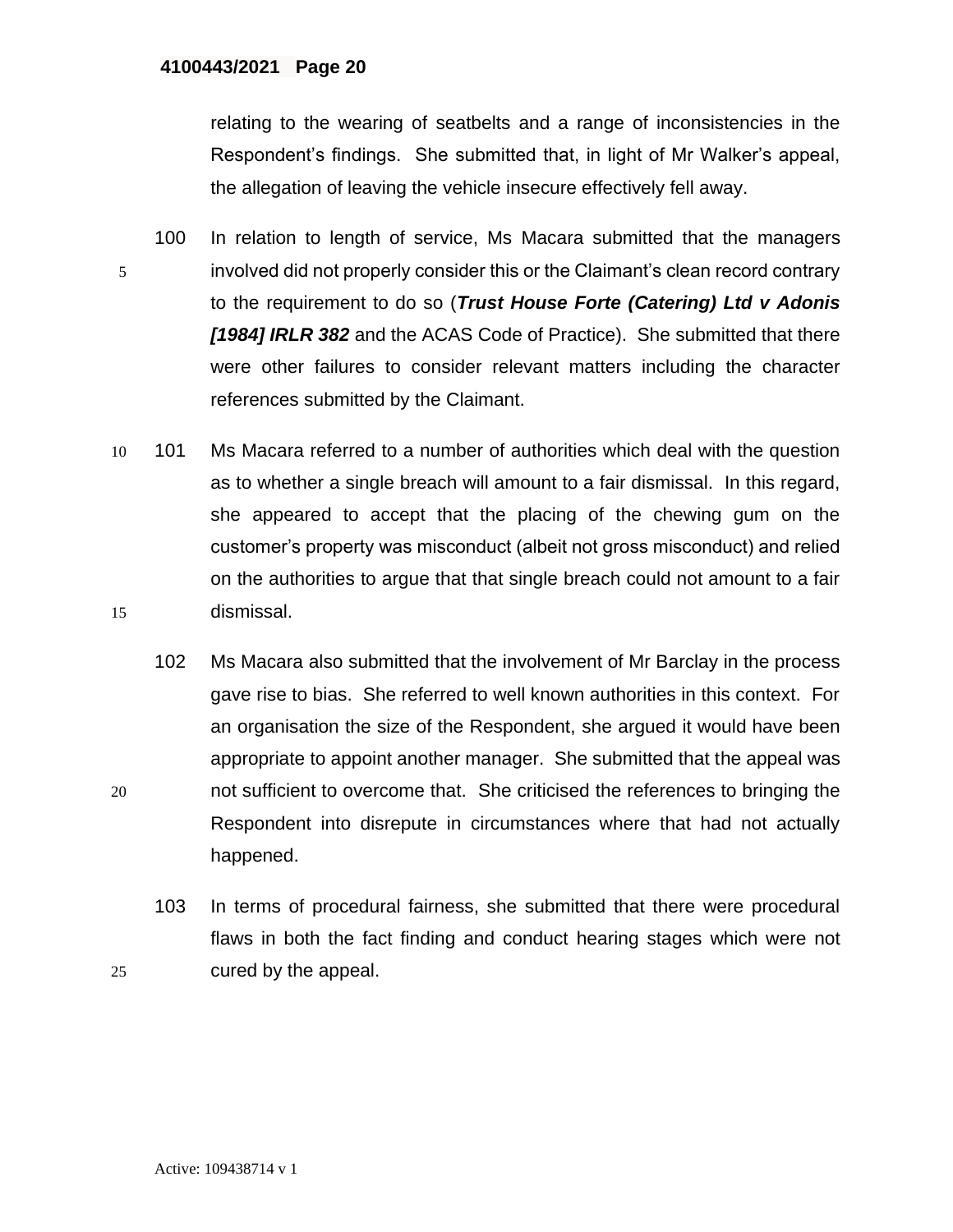## **Decision**

- 104 In terms of the reason for the Claimant's dismissal, the Tribunal was satisfied that the reason was conduct in accordance with Section 98(2)(b) of ERA. This was not disputed.
- 5 105 Turning to the question of fairness in accordance with Section 98(4), the Tribunal first considered whether in respect of the allegations, the Respondent had a reasonable belief based upon reasonable grounds of the guilt of the Claimant of the misconduct.
- 106 Leaving aside the question as to whether the allegations amounted to 10 misconduct (or misconduct such as to justify dismissal), it is clear that in respect of each of the allegations, there was clear evidence in the form of CCTV imagery and in respect of all allegations, there was an admission from the Claimant - from an early stage in relation to the first and from the outset in relation to the remaining two.
- 15 107 The reasonableness of the grounds is, however, tarnished by the way in which the matter was investigated and the procedures adopted. The Tribunal found the Respondent's investigation to be materially inadequate in a number of respects.
- 108 The initial investigation by Mr Cree, aside from being materially in breach of 20 the Respondent's own policy (as outlined above), was instigated at a level within the Respondent's conduct policy which suggests an informal resolution unless material evidence comes to light. No new material evidence came to light yet the case moved to the formal fact finding procedure. The suspension letters prepared by Mr Cree referred only to the first allegation. The Tribunal 25 found this to be strongly indicative of his view that the other two allegations were not sufficiently serious to warrant formal disciplinary proceedings. That was in effect the finding at the appeal stage in relation to the third allegation – not arising from the investigations of the Respondent but the material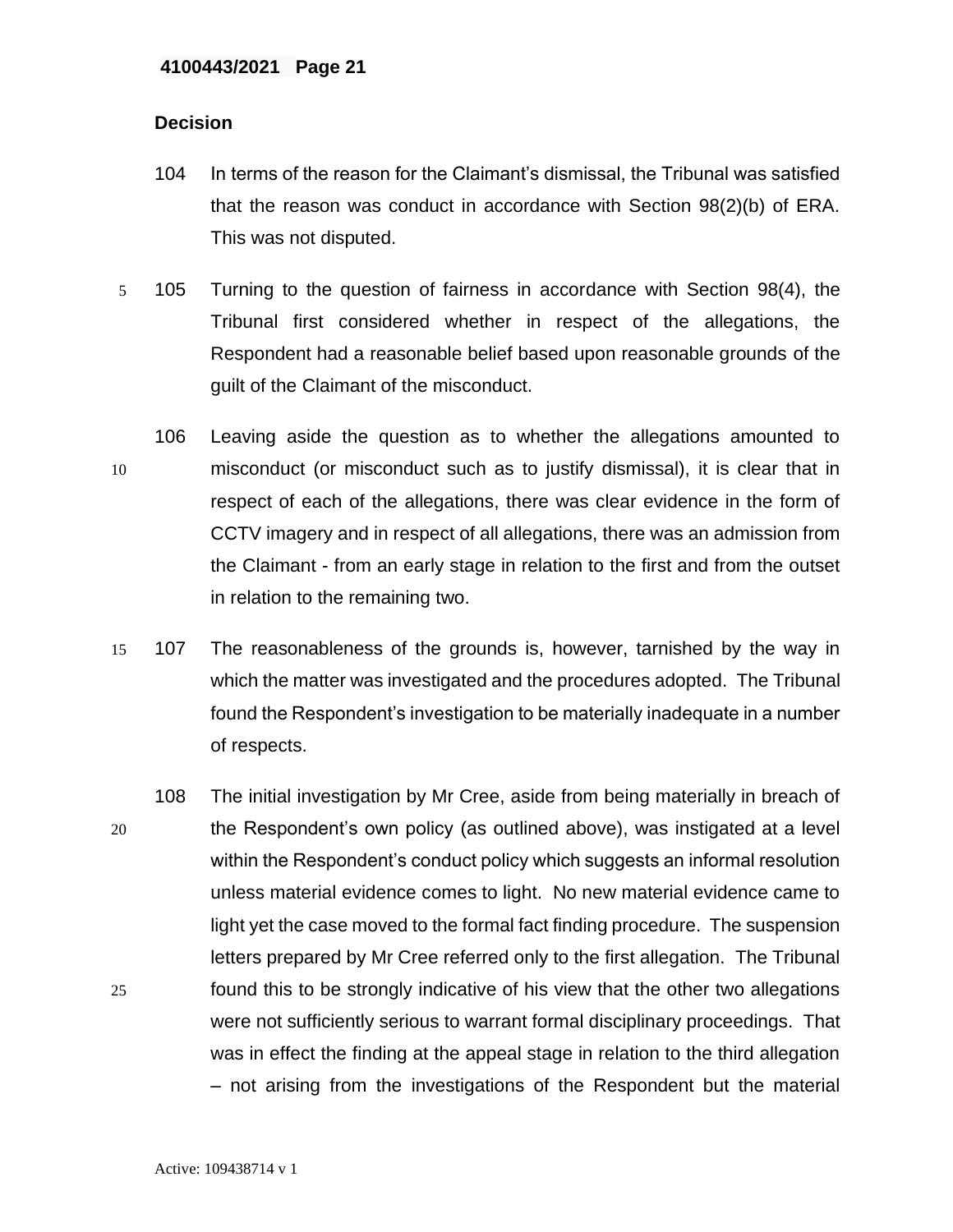produced by the Claimant – showing breaches of vehicle and mail security similar to and in some respects worse than his own.

- 109 Mr Cree was not able to give an explanation as to why the allegations changed to include the second and third. For him to conduct that 5 investigation, however, in circumstances where he knew of and condoned the behaviour in question, and had not in the past treated the behaviour as requiring any disciplinary penalty, was deeply prejudicial to the Claimant.
- 110 Mr Cree also behaved in a wholly unreasonable manner in failing to show the available evidence to the Claimant before questioning him, failing to alert him 10 to the fact that he was being questioned in an informal disciplinary context, and in failing to disclose to the Respondent's decision makers that the customer complaint had been withdrawn.
- 111 It was clear from Mr Cree's evidence (and the evidence of Mr Barclay) that the first allegation would not of itself amount to gross misconduct or justify 15 dismissal. For Mr Cree to nonetheless determine that he should pass the matter to a manager with the authority to dismiss, involving the second and third allegations in these circumstances, demonstrates a significant lack of consistency or objectivity on his part.
- 112 Material inadequacies in the investigation continued during the disciplinary 20 hearing stage of the process. In his defence to allegations 2 and 3, the Claimant repeated and elaborated upon his position that the acts in question were in fact common practice, were known to management, and had been practiced by him and many other for years if not decades. That Mr Barclay chose not to investigate those allegations (or recognise them from his own 25 knowlede) was a material omission. Having previously managed the Claimant and his colleagues, Mr Barclay ought also to have been in a position to know that what the Claimant said was true. Instead, he failed to address the issue at all.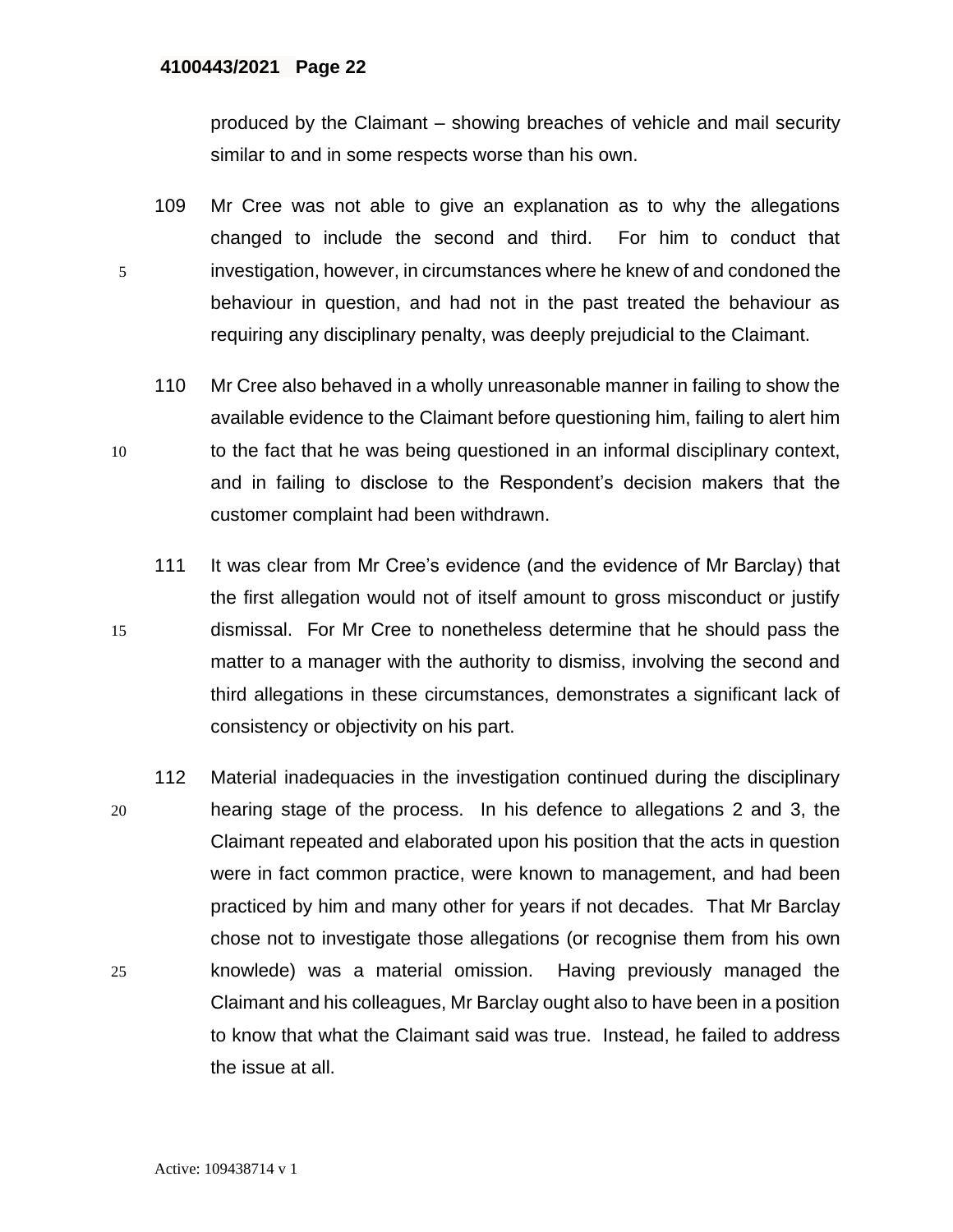113 Mr Barclay also failed to take account of the exceptionally positive references produced by the Claimant. His position that the matter was closed immediately following the conduct hearing shows either a closed mind or a misunderstanding as to the ongoing investigatory nature of a disciplinary 5 process.

114 Even if Mr Barclay had not been himself aware of the practices alleged by the Claimant, his failure to investigate them significantly undermined the process. Had he done so, he would at least have identified that the practice in allegation 3 was widespread. In relation to allegation 2, the Claimant 10 specifically stated that Mr Cree had seen him driving without a seatbelt and had done nothing. He stated that it was and had been common practice for many postal workers and had been for many years. Had Mr Barclay investigated that point, the Tribunal is satisfied that the Claimant's account would, again, have been established as correct, meaning that a reasonable 15 employer would have required to treat allegation 2 in the same way as allegation 3 and discount it.

- 115 The inadequacy of the investigations that related to the second and third allegations is particularly relevant given Mr Barclay's evidence that he would not have dismissed on the basis of allegation 1 alone and that only allegations 20 2 and 3 brought the matter into the territory of gross misconduct potentially justifying dismissal.
- 116 Turning to the appeal, the Respondent has in place a mechanism for expertly qualified individuals, removed from the individuals concerned, to try to ensure impartiality. In this case, however, the material deficiencies in the 25 investigation extended to the involvement of Mr Walker as well.
	- 117 In fairness to him, he did conduct some further investigations prior to reaching his decision, but his approach, in sending questions by email and receiving written responses was, at best cursory. This is particularly so in relation to his communications with Mr Cree about his knowledge of the matters in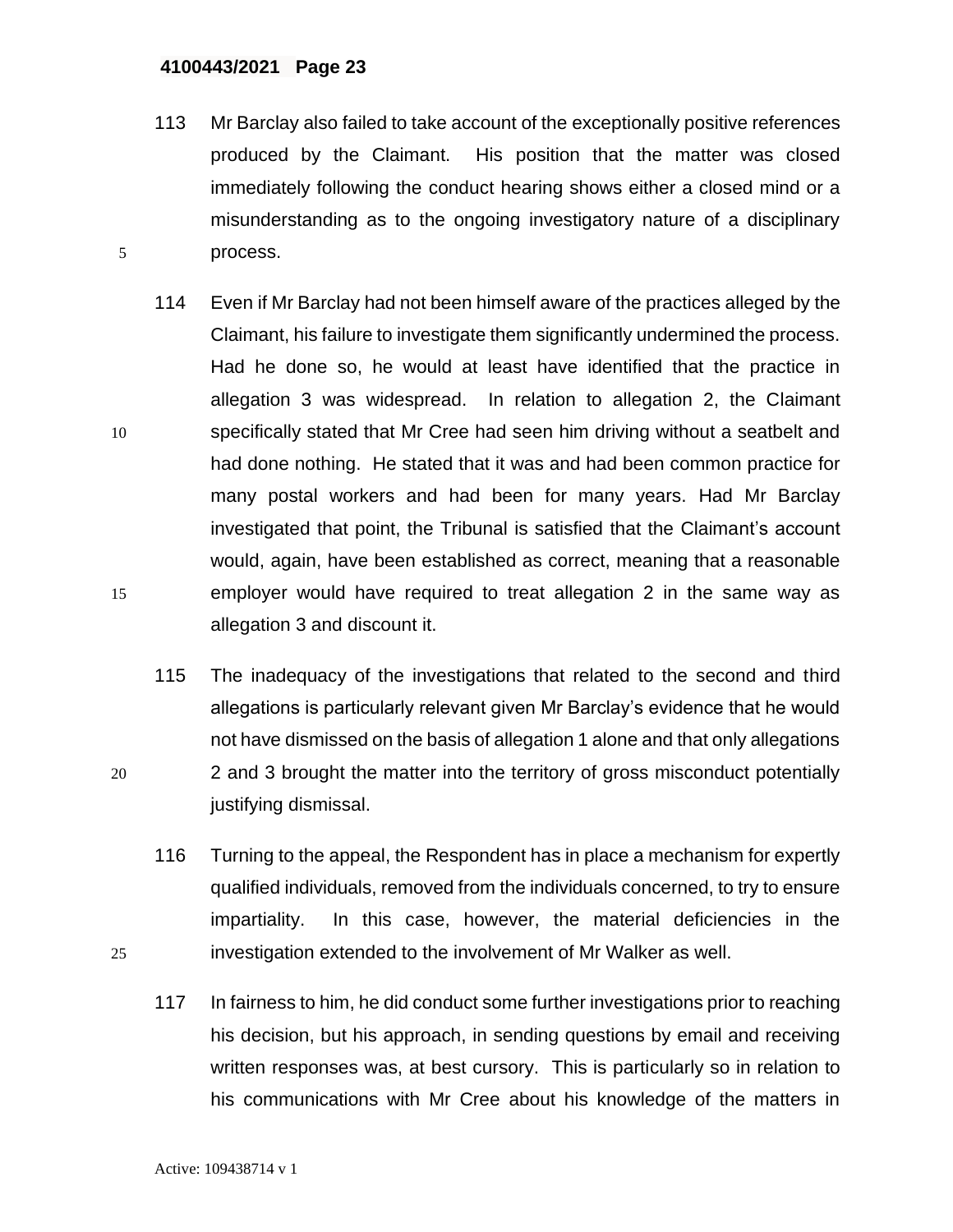allegations 2 and 3 being common practice. Mr Walker appeared to accept Mr Cree's broad denial even in circumstances where evidence to the contrary was produced by the Claimant. The Tribunal would have expected a senior manager in his position to thank the Claimant for bringing such an issue to 5 his attention. Instead, it led to his somewhat grudging discounting of the third allegation. In relation to the second, Mr Walker took no steps to ascertain whether the Claimant was correct about a relaxed approach to this issue. He did not appear to identify the potential conflict between Mr Cree and Mr Barclay who had allowed the practices to continue unchallenged.

- 10 118 His suggestion that it would have been for the Claimant to produce photographic evidence of colleagues not wearing seatbelts was an extraordinary approach for a professionally qualified investigator to take. The Respondent employs inspectors to check on such matters.
- 119 Moreover, no evidence whatsoever was presented that any other employee 15 of the Respondent has been dismissed simply for a failure to wear a seatbelt. Given that all witnesses accepted that it was something which came up regularly, that is noteworthy.
- 120 Mr Walker did little to investigate the Claimant's suggestion that there had previously been bad blood between him and Mr Barclay following his raising 20 of a grievance. In light of the further material which came to light, a reasonable employer might have been expected to explore the question of potential impartiality more thoroughly.
- 121 The failures in the investigation process are in themselves sufficient to render the dismissal unfair. They also call into question the reasonableness of the 25 grounds upon which the Respondent was able to sustain a belief that, in relation to allegations 2 and 3, there was guilt at all. An employer who puts in place rules but chooses, with management approval, not to apply them over lengthy periods of time, cannot at the same time reasonably believe that a breach of those rules constitutes guilt of misconduct.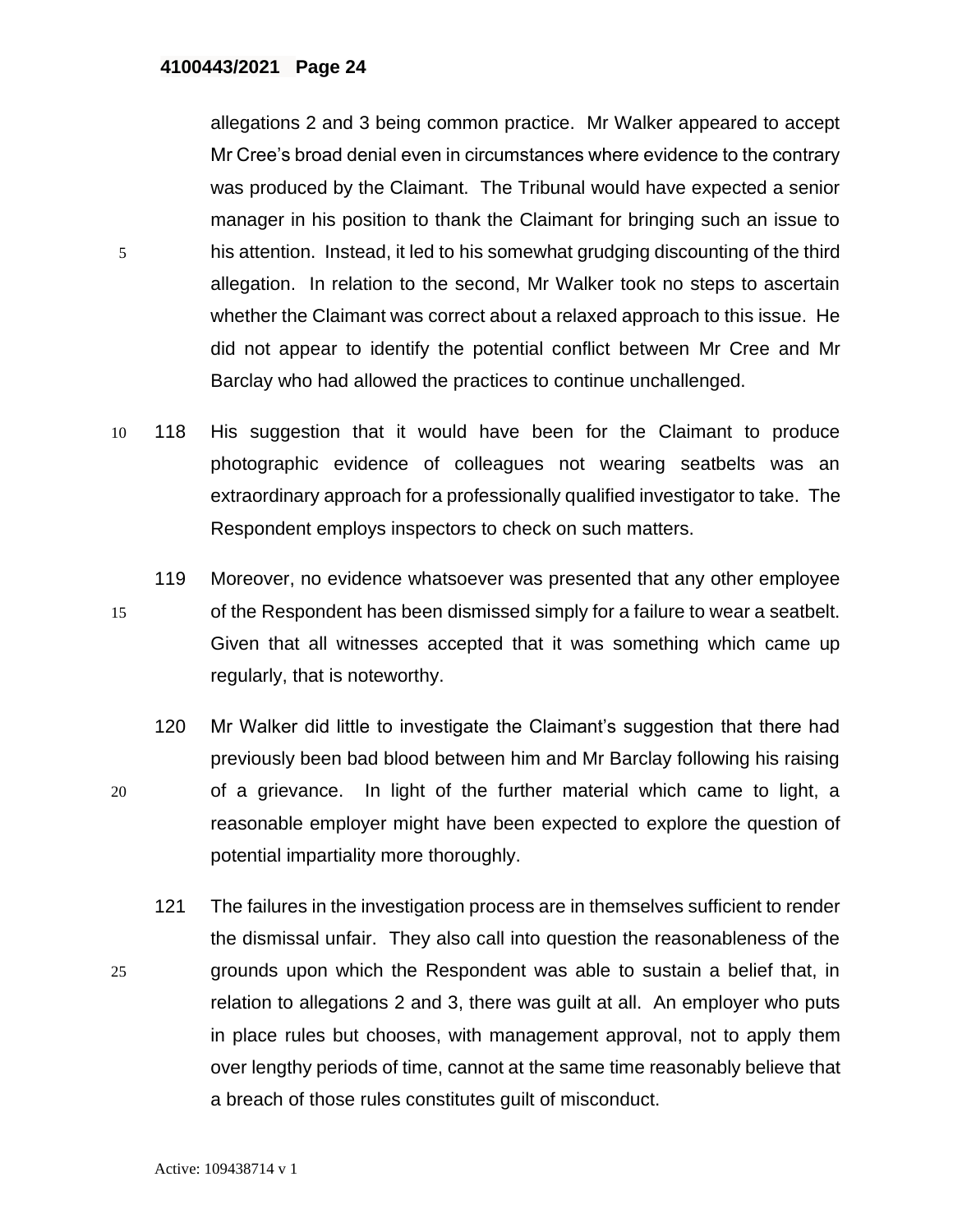- 122 The processes adopted by the Respondent also give rise to procedural unfairness as set out in the findings in fact. The initial meeting with the Claimant breached several elements of the Respondent's own policy. The withholding of information and the failure to consider highly relevant material 5 also strike at procedural unfairness, as does and the failure to consider the approach taken in comparable cases/circumstances. The Tribunal was also concerned about (largely unexplained) delays in the process in circumstances where the Claimant gave evidence that his mental health was suffering as a result of the suspension.
- 10 123 These are not the actions of a reasonable employer in the circumstances, particularly one with the administrative resources of the Respondent.
- 124 It follows that the Tribunal found dismissal to have been outside the range of reasonable responses. It was accepted that the first allegation would not justify dismissal. The third was effectively abandoned and the second, had it 15 been reasonably investigated, would require similarly to have been abandoned.
- 125 Even if there had been sufficient material to consider dismissal as an option, the Respondent took a quite capricious approach to the length of service of the Claimant. Mr Cree and Mr Barclay gave evidence to the effect that the 20 Claimant should be treated more harshly given that with his length of service he should have known the rules.
- 126 Leaving aside the conclusion that the rules as applied were quite different from those written, to dismiss, for a first offence, an employee with a clean record and 25 years service, should not have been approached with that 25 mind-set.
	- 127 The Tribunal considered whether the appeal "cured" any earlier procedural failings. On the contrary, for the reasons outlined, the appeal stage entrenched and added to the procedural unfairness rather than correcting it.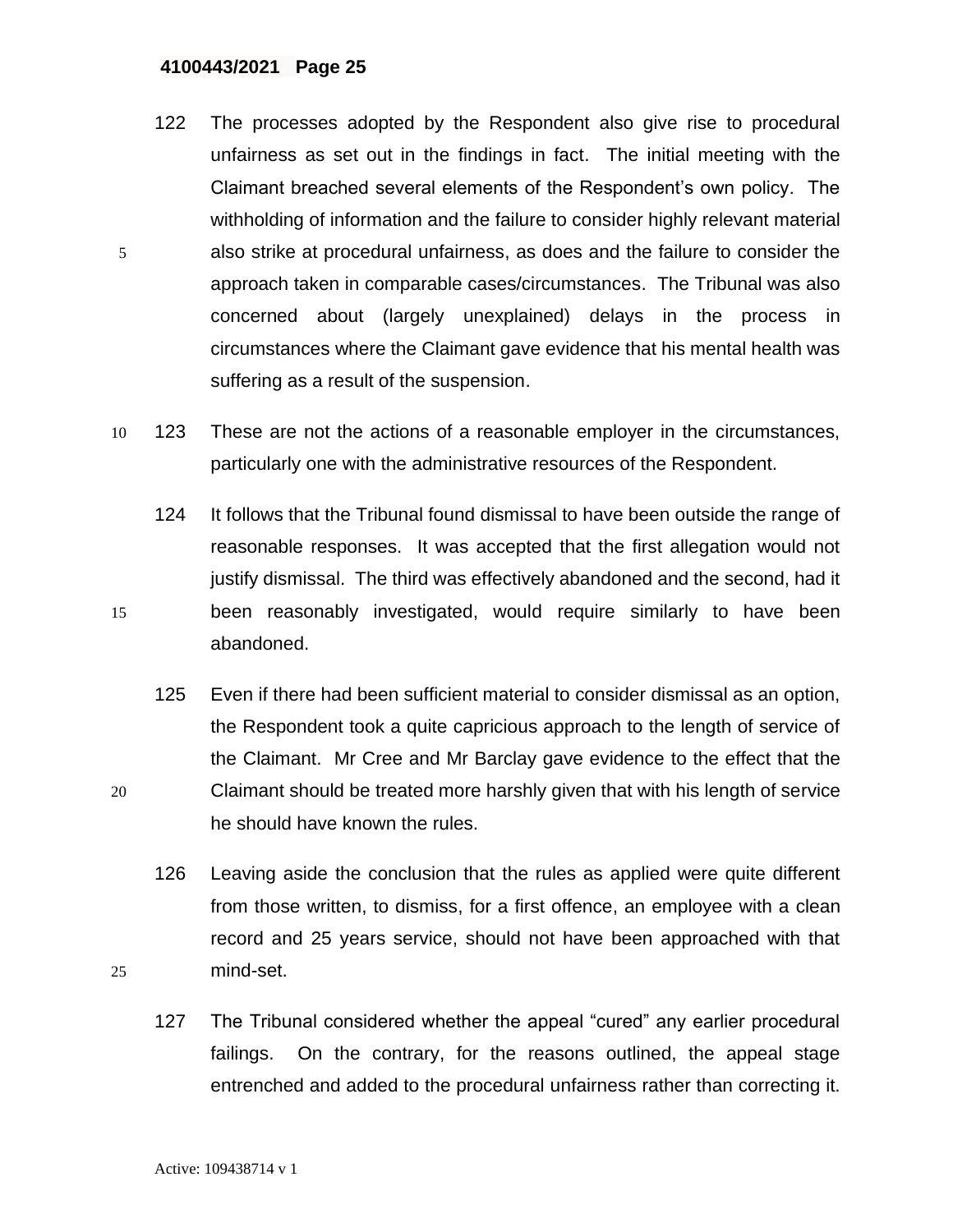This is particularly so in the broadening of the allegations to include driving without a seatbelt at high speeds and the question of reputational damage.

128 In all the circumstances, the Tribunal found the dismissal to be unfair.

# **Remedy**

- 5 129 Ms Meek and Ms Macara made submissions on remedy. The underlying figures in the schedule of loss were helpfully agreed by them.
- 130 Ms Meek argued that the Claimant had produced inadequate evidence to show mitigation of loss. In particular, he accepted another job which was not of a commensurate salary. She also invited the Tribunal to make reductions 10 in respect of *Polkey* and contributory conduct.
- 131 For the Claimant, Ms Macara urged the Tribunal not make any reductions in respect of *Polkey* or contribution and argued that the Claimant had, given his age and circumstances, made sufficient efforts to mitigate his loss. She also sought uplift for what she presented as breaches of the ACAS Code of 15 Practice.

#### *Basic Award*

132 The Claimant was 59 at the date of dismissal. He had 25 years continuous service. His gross weekly pay was £481.45. His basic award is accordingly £13,962.05.

#### 20 *Compensatory Award*

- 133 The Claimant's net pay was £343.65. He received weekly pension contributions of £7.33 and received an annual Christmas bonus of £100 as well as another £100 bonus.
- 134 The Claimant's loss of earnings from the date of dismissal to the first day of 25 the hearing was  $£18,900.75$ .

Active: 109438714 v 1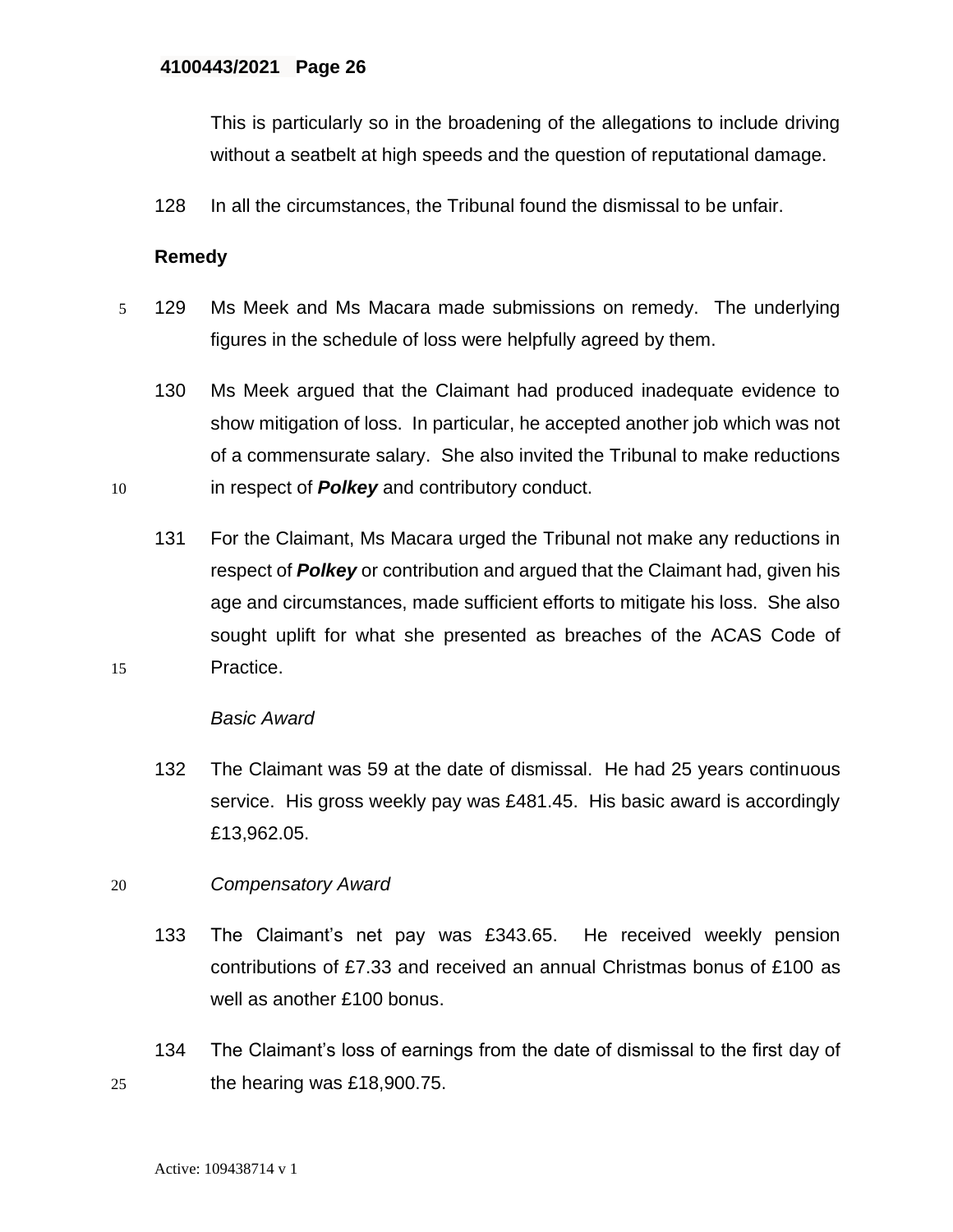- 135 He commenced new employment on 2 March 2021. The net weekly wage in his new role is £270.10. He also secured extra income of £510. Taking into account loss of pension contributions, loss of bonus and loss of statutory rights (£300), the actual loss of earnings amount to £9,030.10.
- 5 136 The Claimant sought future losses for a further 30 weeks amounting to £2,426.40.
- 137 In considering whether there had been sufficient efforts to mitigate loss, the Clamant was quite candid in his evidence that having started his new job, the nature of the work and the working pattern suit him and he has no intention 10 of seeking a higher paid role. It was put to him that he ought to have applied for other delivery jobs (of which there were many at the time). The Tribunal had some sympathy with his response that his health had suffered and he wished to move in a different direction. The Tribunal was, therefore, satisfied that loss of earnings should be awarded to the date of the hearing but 15 declined to award any future earnings on the basis that the Claimant has elected not to pursue higher paid work in circumstances where some time has passed since his dismissal from the Respondent.
- 138 The Tribunal was not satisfied that any *Polkey* reduction should be applied. The dismissal in this case was unfair for very much more than simply 20 procedural reasons.
- 139 In terms of contribution, it is clear that the Claimant did wrong, by his own admission, and he was quite candid that he would have accepted some disciplinary sanction short of dismissal for allegation 1. On the other hand, the position of the Respondent was that that allegation would not justify 25 dismissal. Given the findings on allegations 2 and 3, any reduction must, therefore, be at the lower end and the Tribunal considered a reduction of 25% to be appropriate. As such the basic award is reduced to £10,471.53 and the compensatory award is reduced to £6,772.58.
	- 140 There being no breach of the ACAS code, no uplift is awarded.